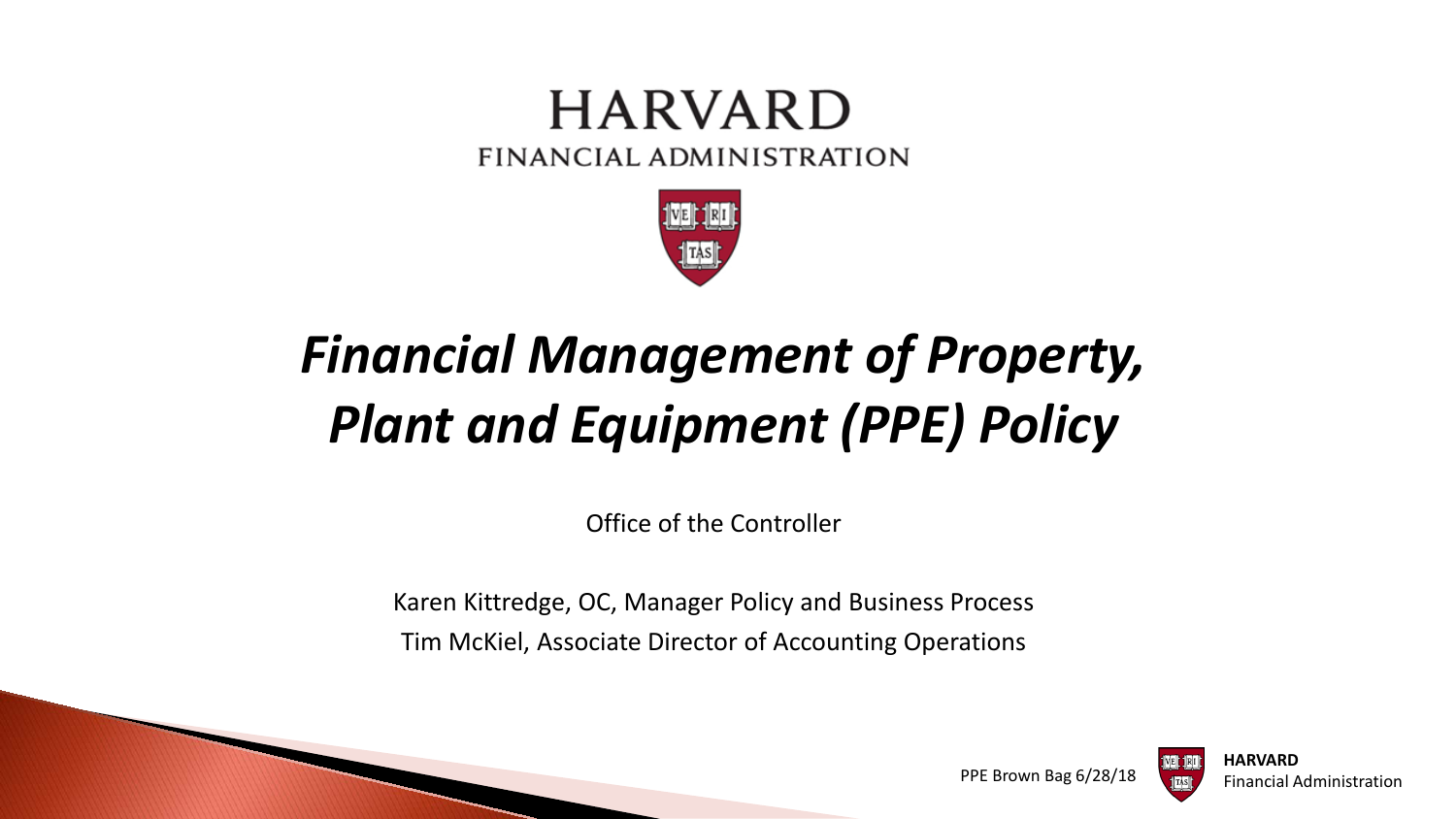#### **Financial Policy Website: https://policies.fad.harvard.edu/**

#### **FAQS Financial Policy Office Financial Policies** Other Policies & Reference Materials **HOME** People $\overline{\phantom{a}}$ News & Events About

#### **HOME** /

POLICY QUICKVIEW

#### Financial Management of Property, Plant and Responsible Office: Financial Accounting and Reporting Equipment Date First Effective: 2/15/2007 This policy establishes the proper methods to account for facilities and equipment, including capitalization, depreciation, disposals and impairments, and various funding sources. Revision Date: 7/1/2018 Keywords: facilities, equipment, capitalization, depreciation, disposals, mpairments, sponsored equipment, **Download FULL Policy** upgrades, improvements, fixed assets, property, plant, fabrication, building, land, Oracle assets, inventory, componetize, moveable furnishings and equipment, MFE Summary of Policy Changes for 7/1/2018 **Full Policy Appendices APPENDICES** Appendix A: Summary of Policy for Capital Equipment in Schools with Sponsored Research **Appendix A: Summary of Policy for Capital Equipment for Areas with** Appendix B: Detailed Guidance on Capitalizing vs. Expensing Expenditures **Sponsored Research** Appendix C: Detailed Guidance on Depreciating Facilities and Equipment **Appendix B: Detailed Guidance on** Capitalizing vs. Expensing Appendix D: Detailed Guidance on Disposals and Impairments **Expenditures**

**CONTACT** 

 $\alpha$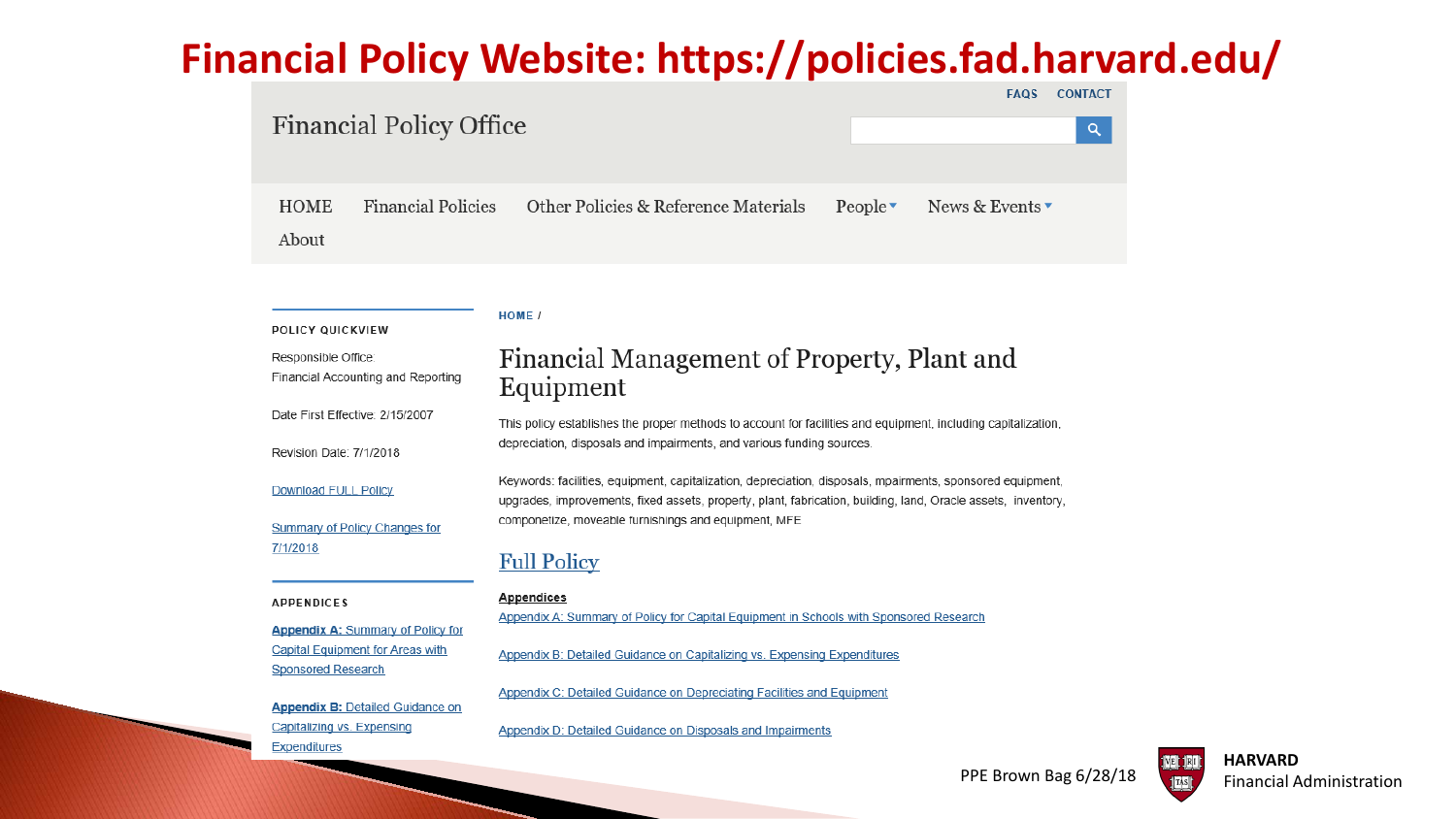## **Agenda**

- PPE Policy Overview
- What is an asset?
- What should be capitalized?
- What cannot be capitalized?
- Rules for capitalizing
- Placing projects in service
- Closing projects
- Inventory
- Account for disposition, retirement or impairment of equipment

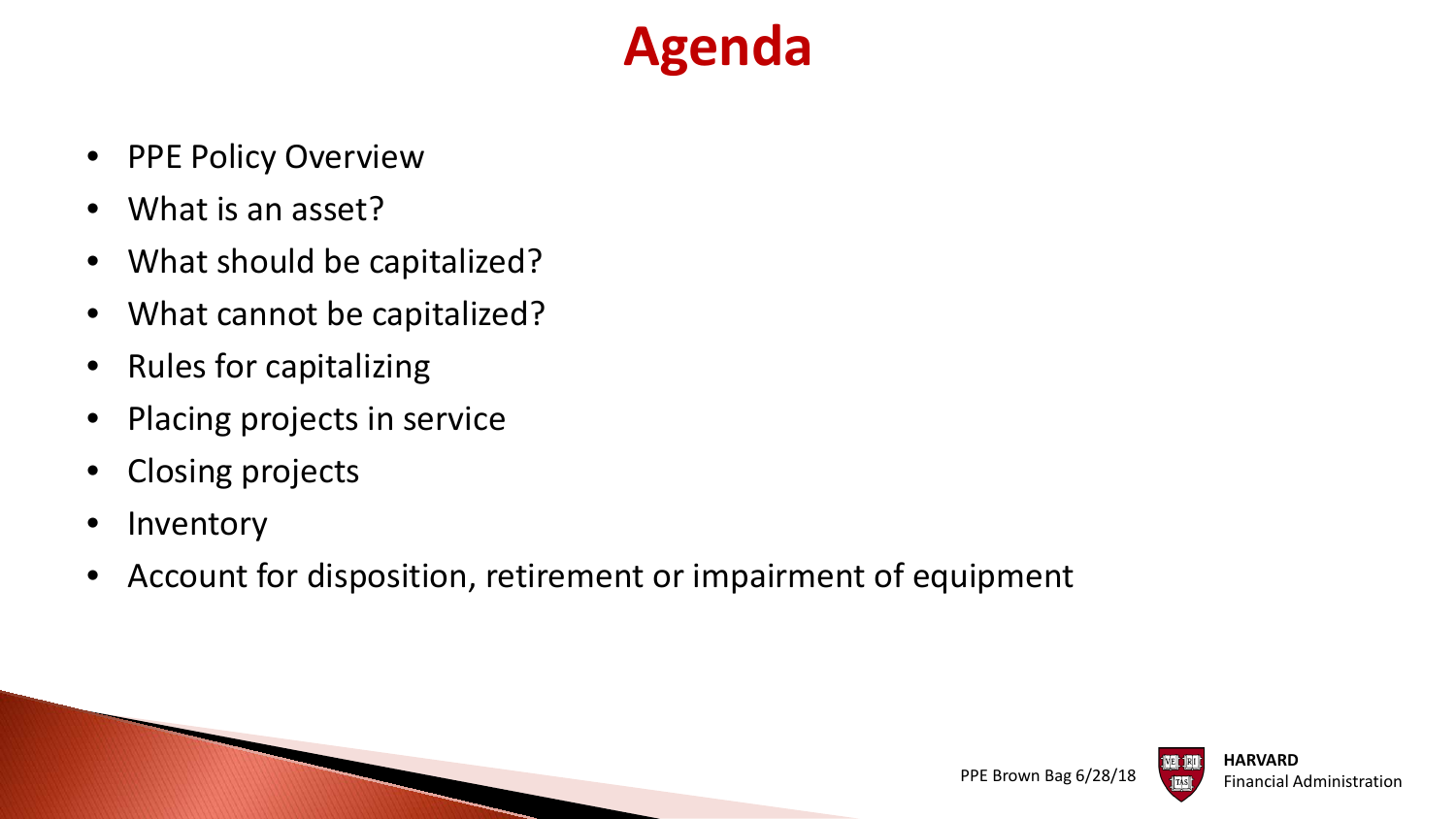## **PPE Policy Overview**

The University requires that amounts expended for facilities and equipment (in excess of certain thresholds and whether purchased, constructed or leased) be capitalized, and depreciated. Capitalized amounts must be periodically inventoried for impairment or possible write-off in accordance with Generally Accepted Accounting Principles (GAAP) and regulatory requirements.

- **Oracle Fixed Assets is the System of Record** for Property, Plant and Equipment (PPE). All schools and units must input and maintain PPE assets in Oracle Fixed assets.
- Additional requirements and processes apply for those schools and units with sponsored research. See Appendix A of the PPE policy.
- Equipment for which Harvard does not hold title such as government-titled equipment and governmentfurnished property or faculty transferred equipment may be required to be reported in Oracle Fixed Assets for inventory tracking purposes. The assets would be recorded with a zero value but would be appear on Harvard's inventory. See [Appendix A](https://policies.fad.harvard.edu/pages/facilities-and-equipment) of the PPE policy.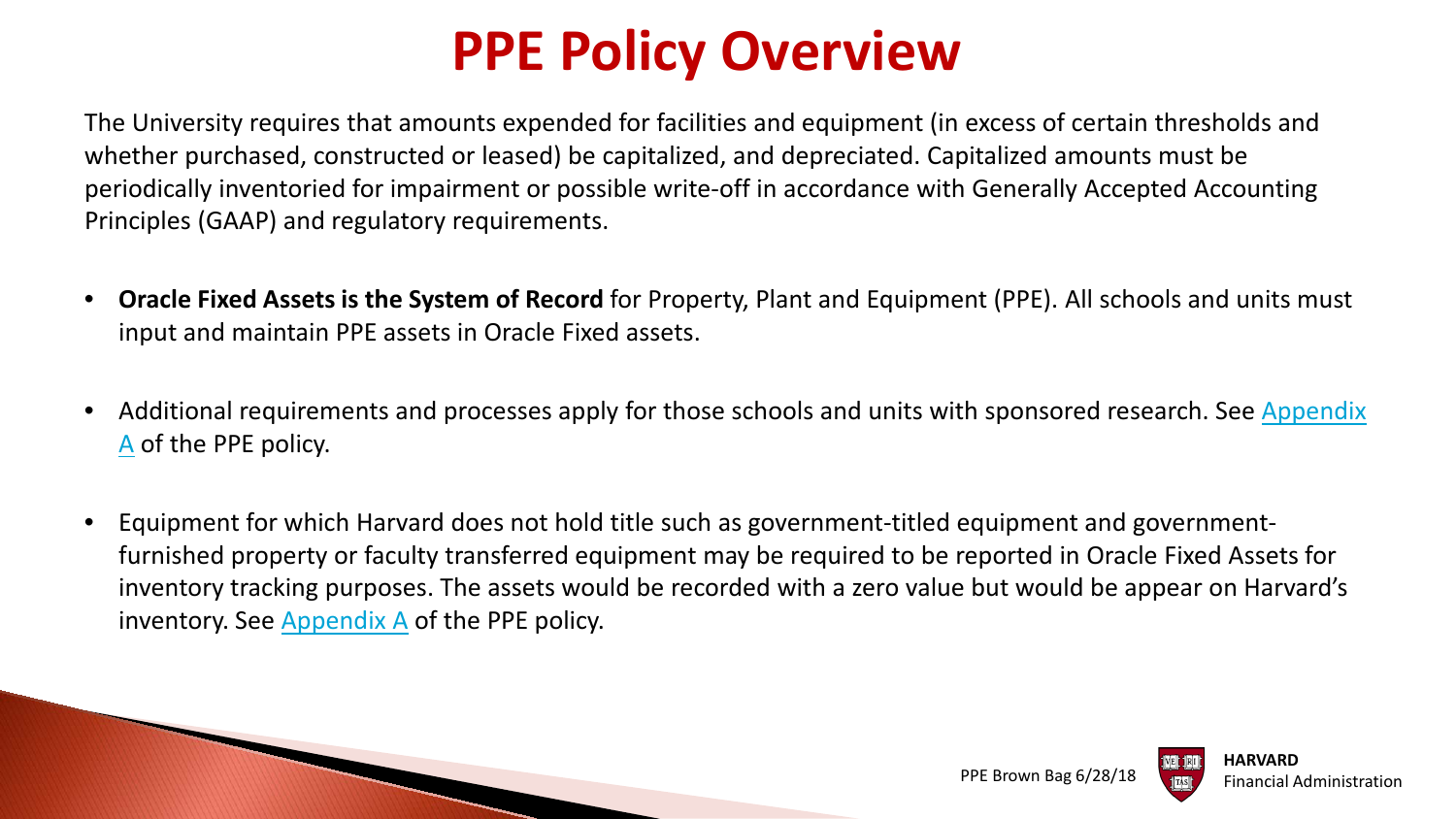### **What is An Asset?**

A capital asset is something of value which has a useful life longer than one year and that Harvard benefits from, or has use of, for that period.

The value of the asset doesn't leave Harvard and rather than expensing the value all at once, it is depreciated over a period of time. Depreciation is an accounting term that estimates the decrease in value of an asset for the estimated useful life of that asset.



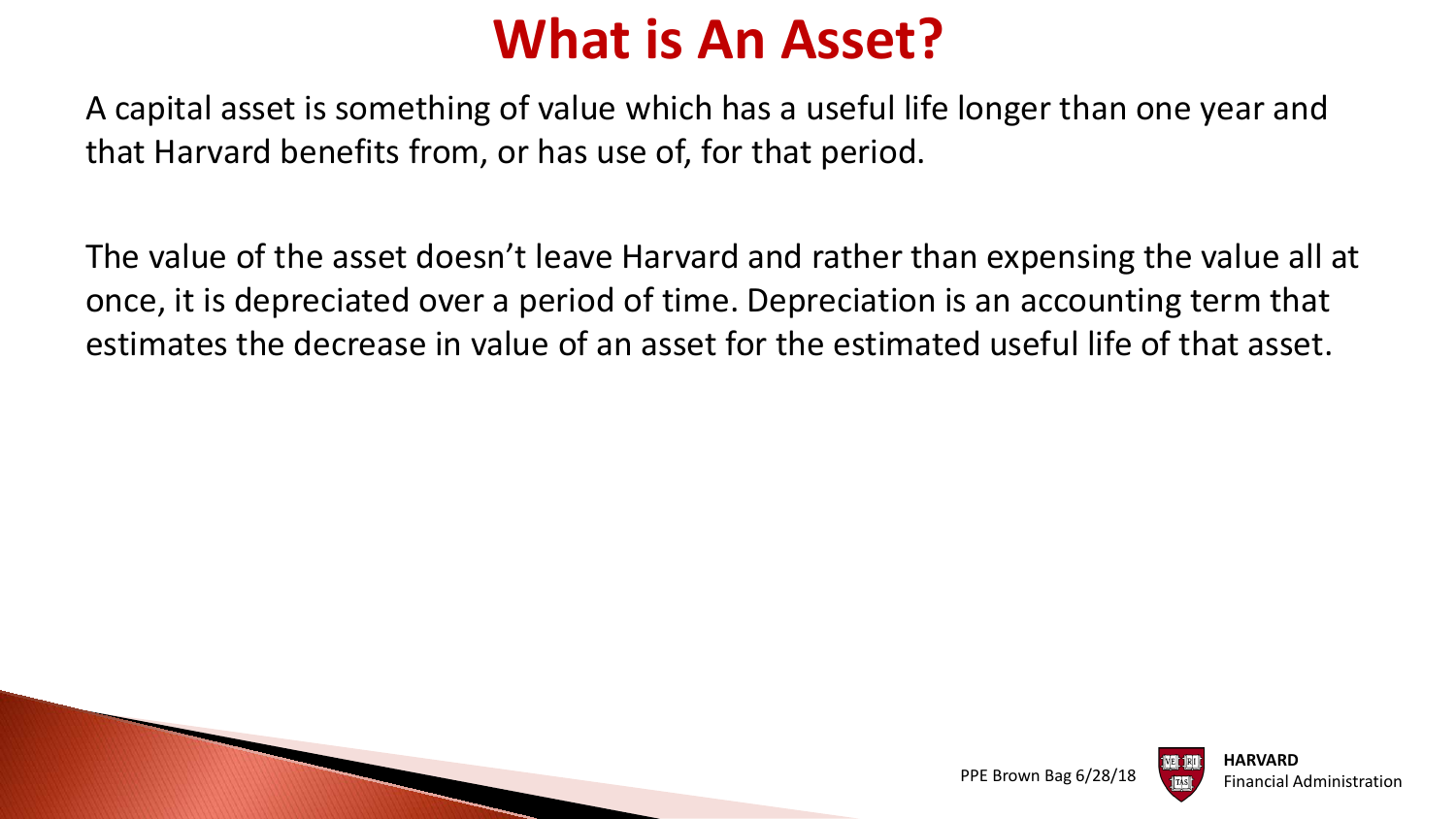## **What Should be Capitalized?**

Only capitalize expenditures that meet **all three** of the criteria listed below, otherwise expense the amount in the year incurred:

- 1. The item must be acquired for use in operations, and not for investment or sale, AND
- 2. The item must have a useful life of one year or more, AND
- 3. The amount must meet the following materiality thresholds: generally, \$100,000 in project costs for land, buildings, land and building improvements, and fixed equipment (excluding any movable furnishings and equipment [MFE] costs), or \$5,000 per unit for movable furnishings, equipment (MFE), or \$5,000 for improvements and upgrades to existing capitalized equipment.

Lease Agreements - Certain lease agreements may qualify for capitalization (see [Lease Accounting Policy\)](https://policies.fad.harvard.edu/files/fad_policies/)

1. Generally, lease term must be 3 years or more, and

2. Have an annual lease year payment >\$1,000,000/year or a cumulative spending >\$10,000,000

#### Leasehold Improvements

Generally, improvements to leased premises **are** capitalized if they meet the capitalizable criteria and qualify as alterations, renovations, renewals or replacements. These improvements are depreciated over the remaining life of the external lease plus any extensions, or 35 years, whichever is shorter.

If another Harvard entity assumes the space before a leasehold improvement is fully depreciated, then the leasehold improvement is transferred to the new occupant and depreciated over the remaining life. If the new occupant renovated the space within the first six months, the impairment would be on the original school or units books.

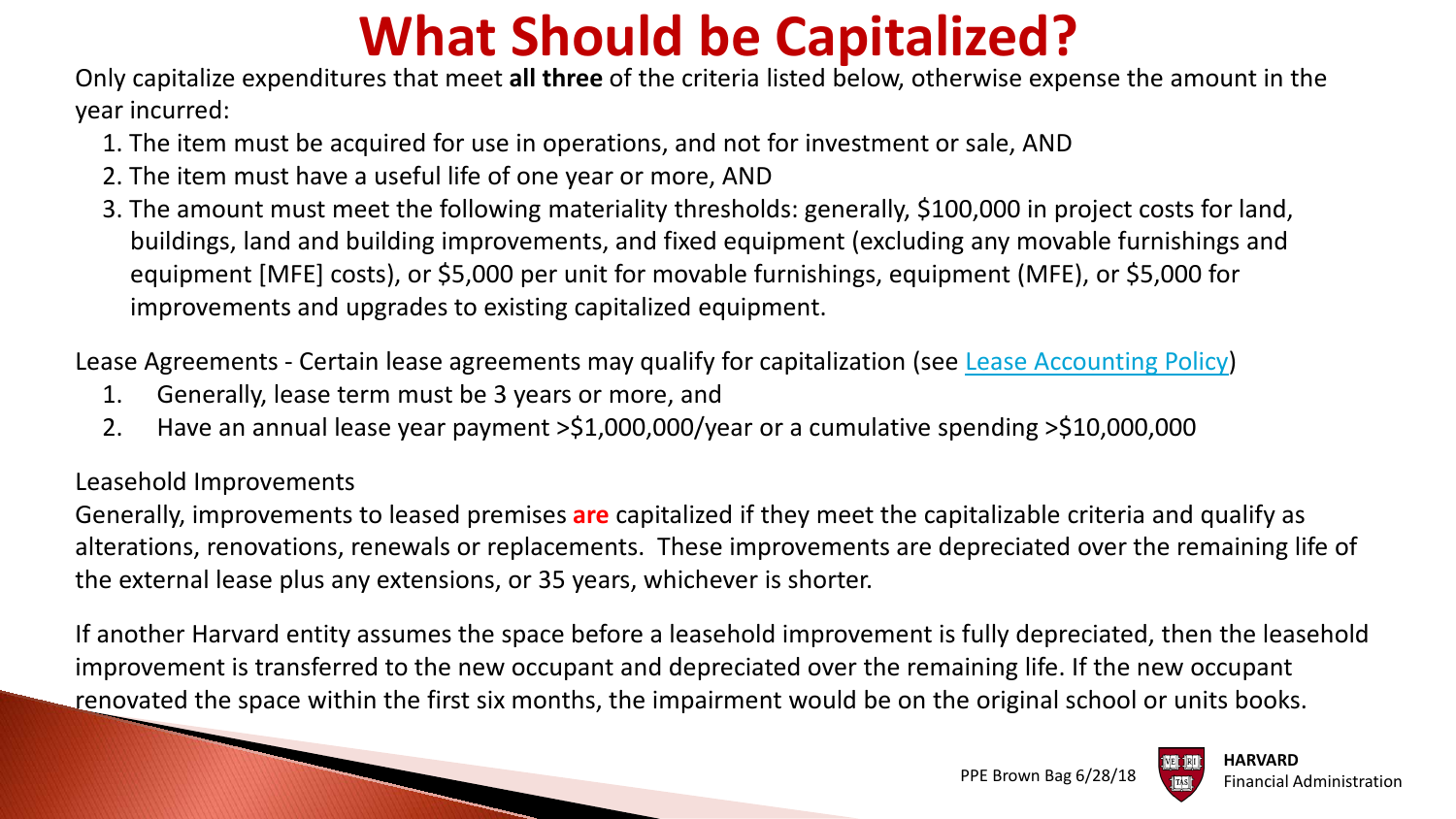# **What Should be Capitalized?**

#### Multicomponent Equipment

Multicomponent equipment is comprised of individual components of commercially-available equipment or materials **purchased together** that are assembled to operate as a system (e.g., a microscope, camera, laser, optics, etc.) Components parts must be accumulated and capitalized if, at the time of requisition, the cost is \$5,000 or more.

#### New for 7/1/18

- Fixed equipment valued at \$100,000 or more and not linked to a CAPS project may be capitalized.
- Certain land improvements may be capitalized and a new object code 1230 has been created.
- Standard useful lives have been added for audio visual equipment (5 years) and IT networking and infrastructure (15 years).
- Upgrades (also known as Betterments or Enhancements) have a new minimum threshold of \$5,000. In some instances, additional costs to capitalized equipment may represent an upgrade and may be capitalized as such. Upgrades must meet the following criteria:
	- the individual unit cost must be \$5,000 or more, AND
	- it must increase the useful life by one year or more, OR
	- it must add new or additional functionality to the existing piece of equipment/unit (additional functionally is defined as increasing the equipment's condition beyond its original or current state or an increased range of operations that may enhance the equipment's operating condition, increase in the equipment's useful function or service capacity, or improve the quality of the service(s) delivered through the equipment's use).



**HARVARD**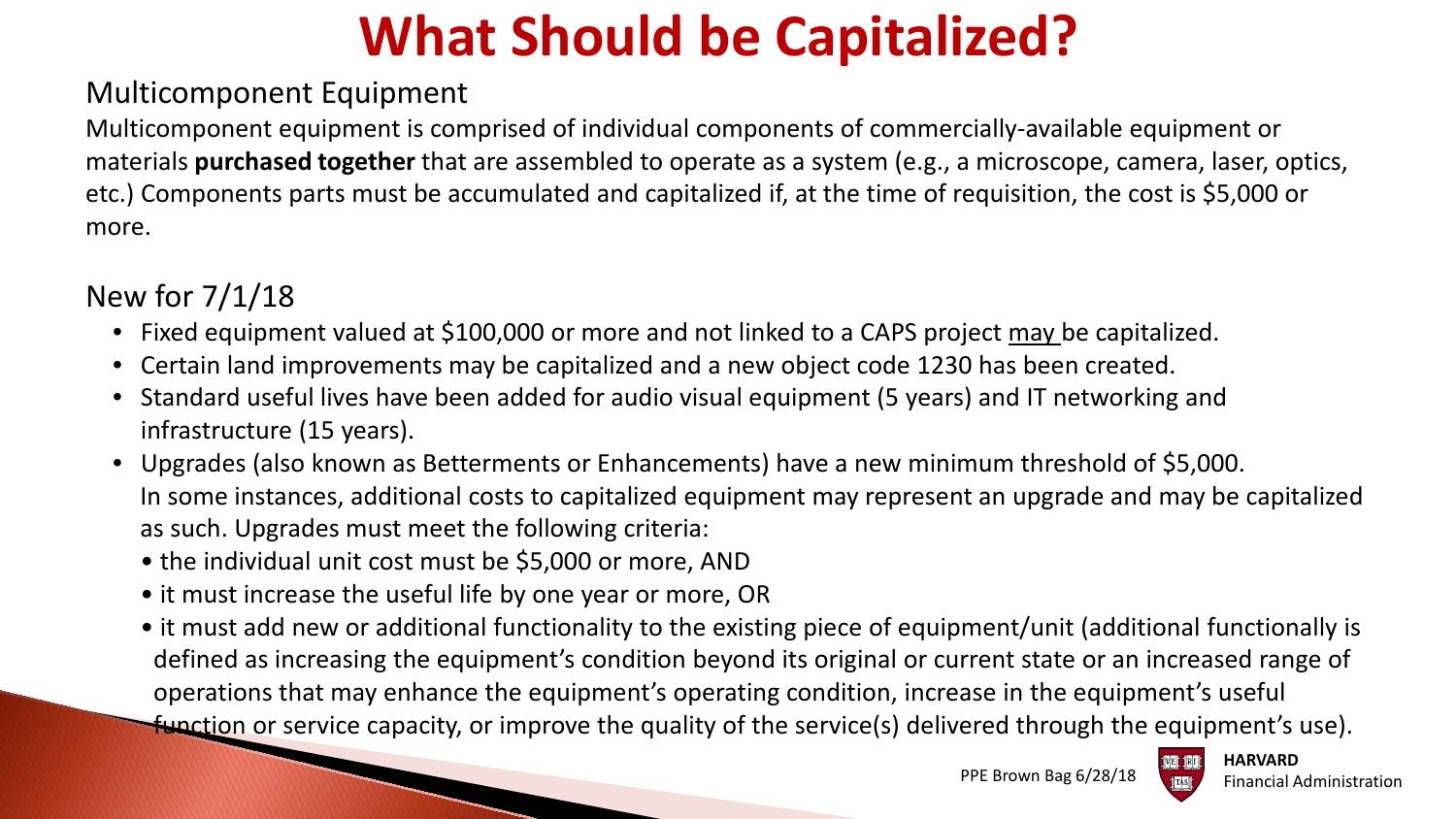### **Fabrications**

Fabrications consist of non-expendable, tangible property that meet the following conditions:

- Physically constructed by Harvard personnel
- Have aggregate capitalizable costs of at least \$5,000 and have a useful life of one year or more
- Made up of parts and materials combined or manufactured to work together as a traceable unit and are not simply a multicomponent assembly of separate items
- The creation of the fabrication is not prototyping (defined as iterative design with the goal of a preliminary model to prove utility prior to production)
- The completed fabrication is not a deliverable of a contract or agreement
- There is a reasonably certain date for the completion of the fabrication
- There is an expectation that the fabrication will be used to generate useful results in support of Harvard research

Types of fabrication costs that *may not* be capitalized:

- Fabrications as part of the sponsor-funded research and development (recorded as expense)
- Fabrications created for delivery to a third-party (recorded as inventory)
- Prototypes (recorded as expense)

Schools or units must review all their equipment Work in Progress (WIP) every 6 months to determine if they should be placed into service or written off or documented as to the reason the project should remain open

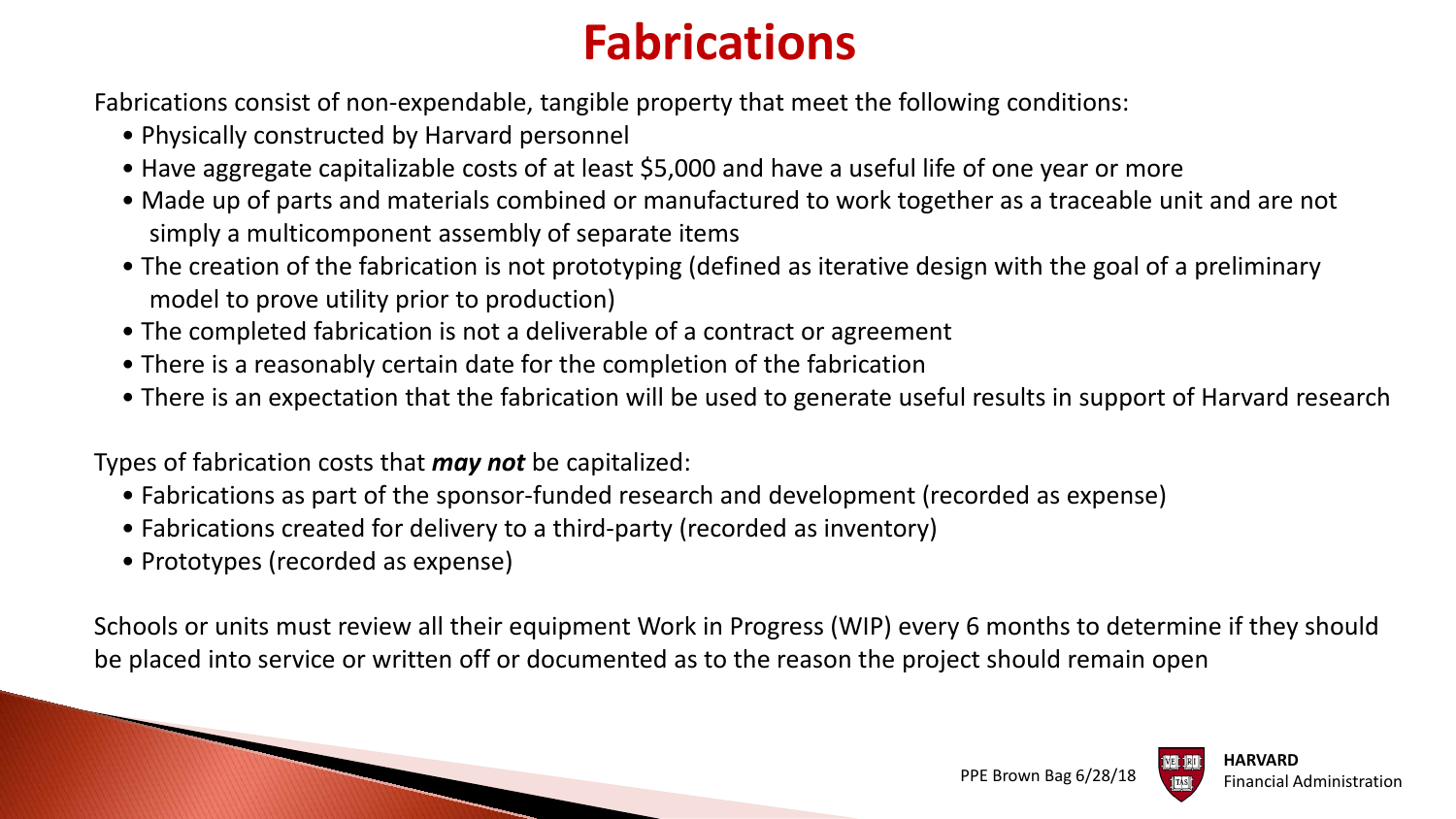#### **Fabrications**

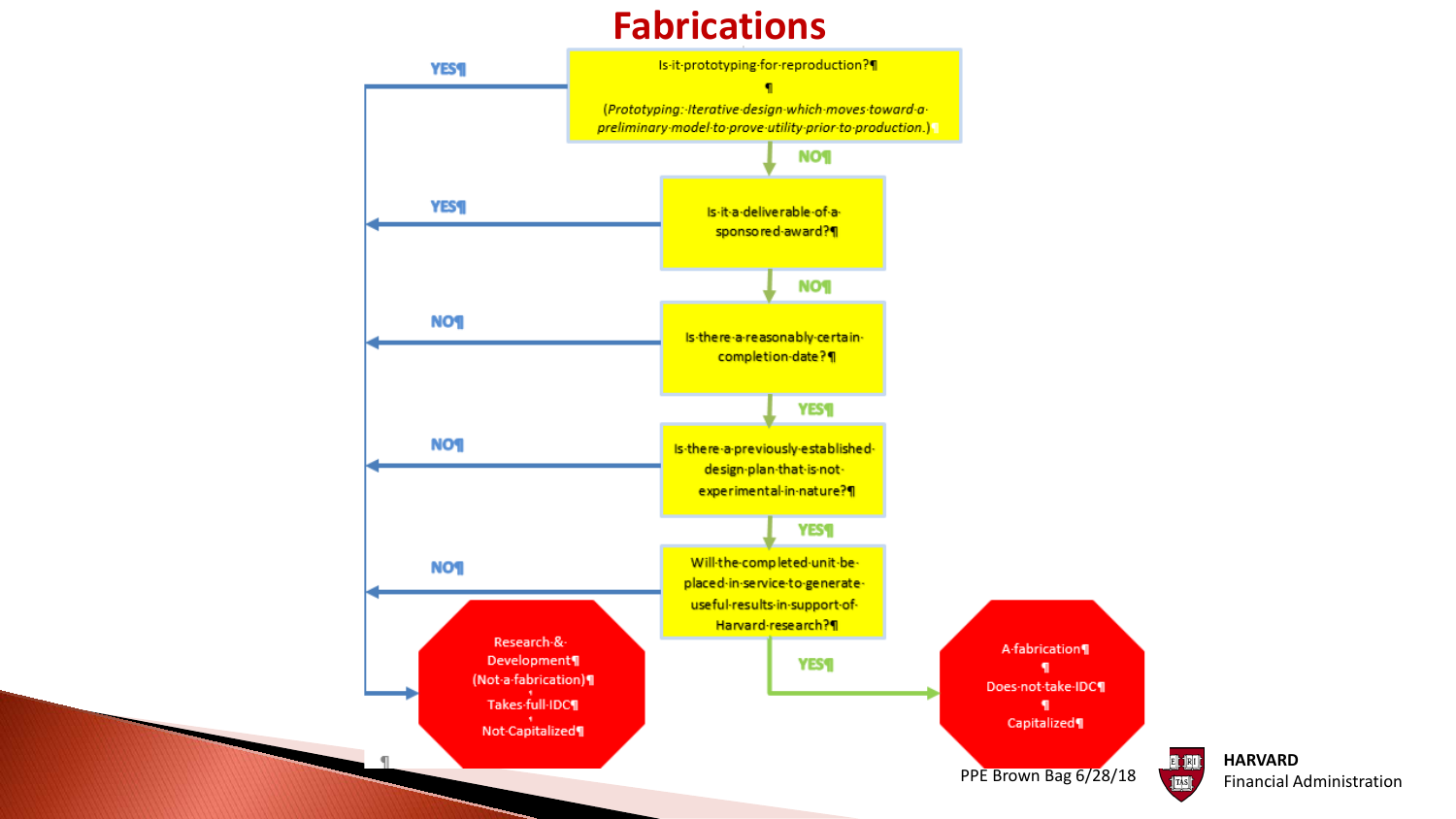## **What Should be Capitalized? (continued)**

#### Acquiring land or buildings and land or building improvements. Some examples include:

- The original acquisition price
- Commissions related to the acquisition
- Legal fees related to the acquisition
- Costs of surveys
- Costs of removing unwanted buildings that were present prior to the purchase from the land, less any proceeds from salvage, and that were intended to remove at the time of purchase.
- Costs of permanent improvements (e.g., replacing contaminated soil)
- Private driveways
- Sidewalks
- Fences
- Parking lots
- Rights-of-way access or easements
- Lighting
- Sewer systems
- Landscaping



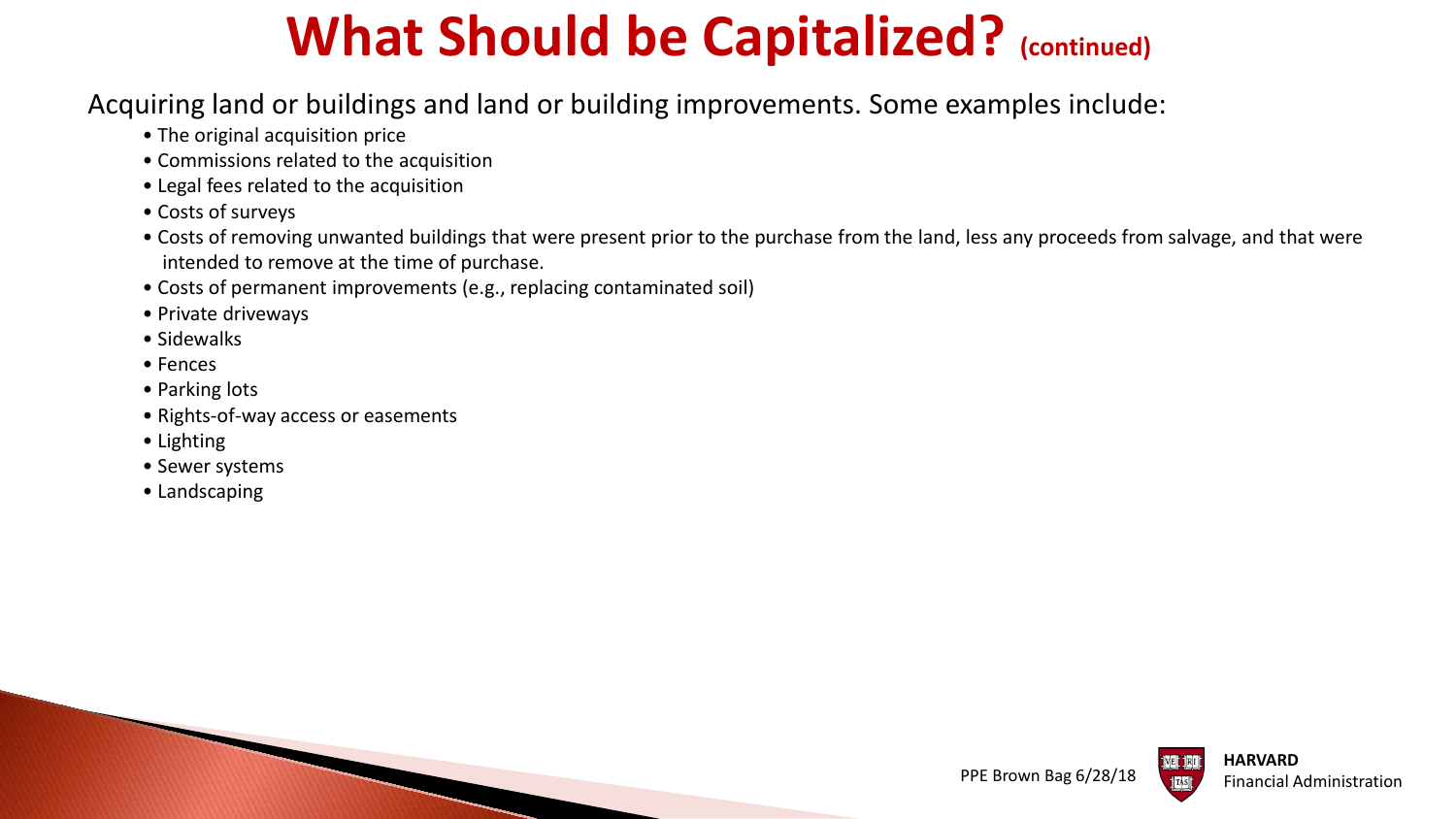## **What Cannot be Capitalized?** (continued)

Cannot capitalize repair and maintained expenses associated with recurring work required to preserve or immediately restore a facility of piece of equipment to such condition that it can be used for its designed purpose. Some examples of costs that cannot be capitalized include:

- Repairs made to prevent damage to a facility
- Custodial services
- A leaky faucet repair
- Replacement of minor parts
- Replacement of a worn-out rug
- Redecoration or remodeling without a change in purpose and not associated with a larger renovation project
- Repainting or wallpapering
- Installation of wall-to-wall carpeting

**CONTRACTOR** 

• Preservation and restoration with maintaining special assets (e.g., works of art)

Cannot capitalize works of art, collections and books purchased as part of a collection or held for exhibit.

• Works of art purchased for the sole purpose of furnishing an office should be capitalized if \$5,000 or more.

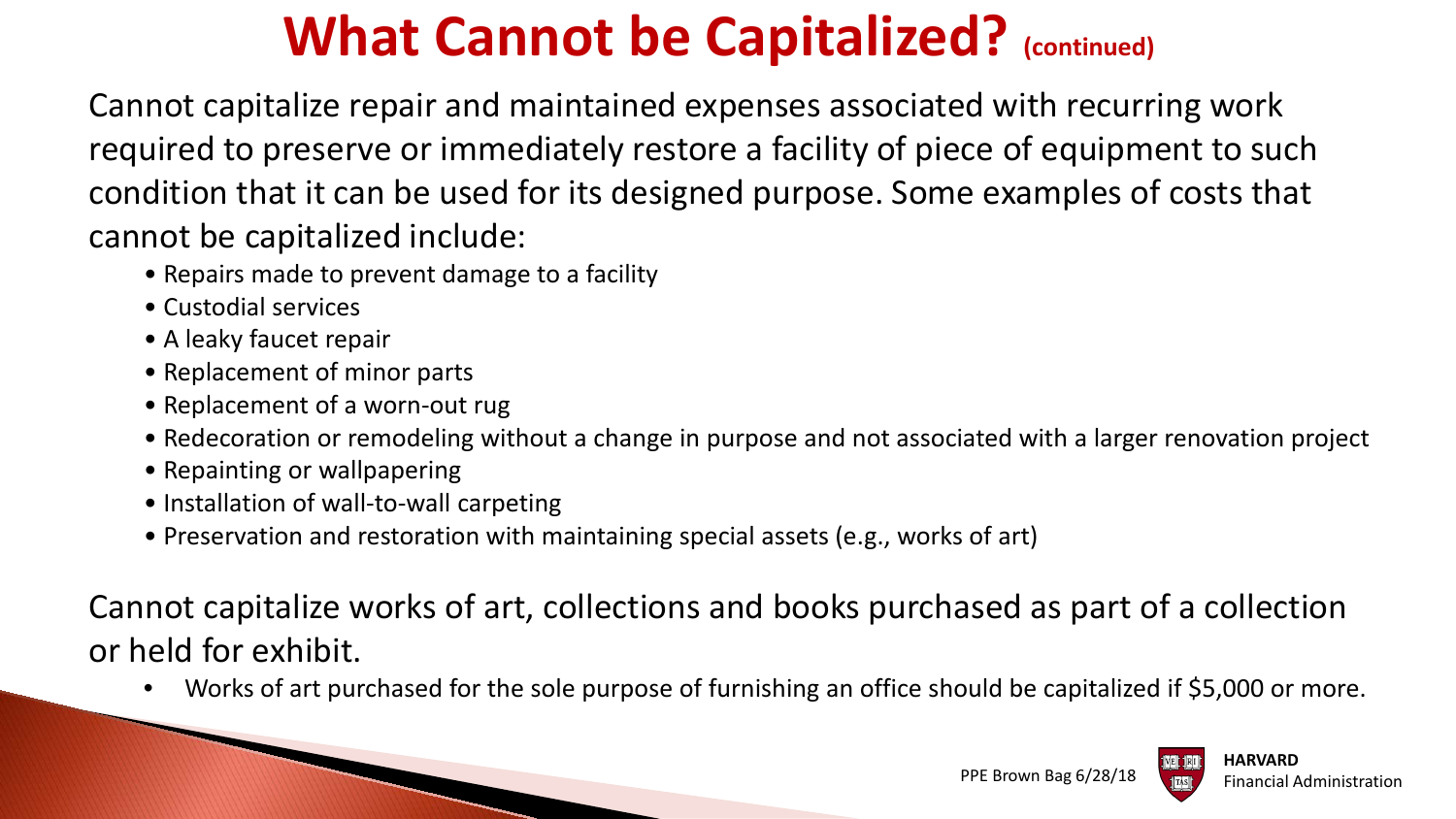## **Capitalizing Rules**

- Costs for assets are accumulated through accounts payable transactions (HCOM, Concur and WIP for Corporate Card) or internal billing charges.
- PCard may not be used for purchased equipment, furnishing, software or vehicles.
- Follow vendor selection requirements when using federal funds. See the [Procurement Policy.](https://policies.fad.harvard.edu/procurement)
- Code movable equipment, furnishings, software and vehicles costing \$5,000 or more to object codes 6800-6869.
- Additional costs such as freight, insurance, installation and assembly are capitalizable.
- Schools and units must use the electronic AP Adjustment Form to change the general ledger coding for an asset unless the transaction was recorded by internal billing. Do not use the journal entry process to change general ledger coding as this breaks the audit trail in Oracle Fixed Assets.

PPE Brown Bag 6/28/18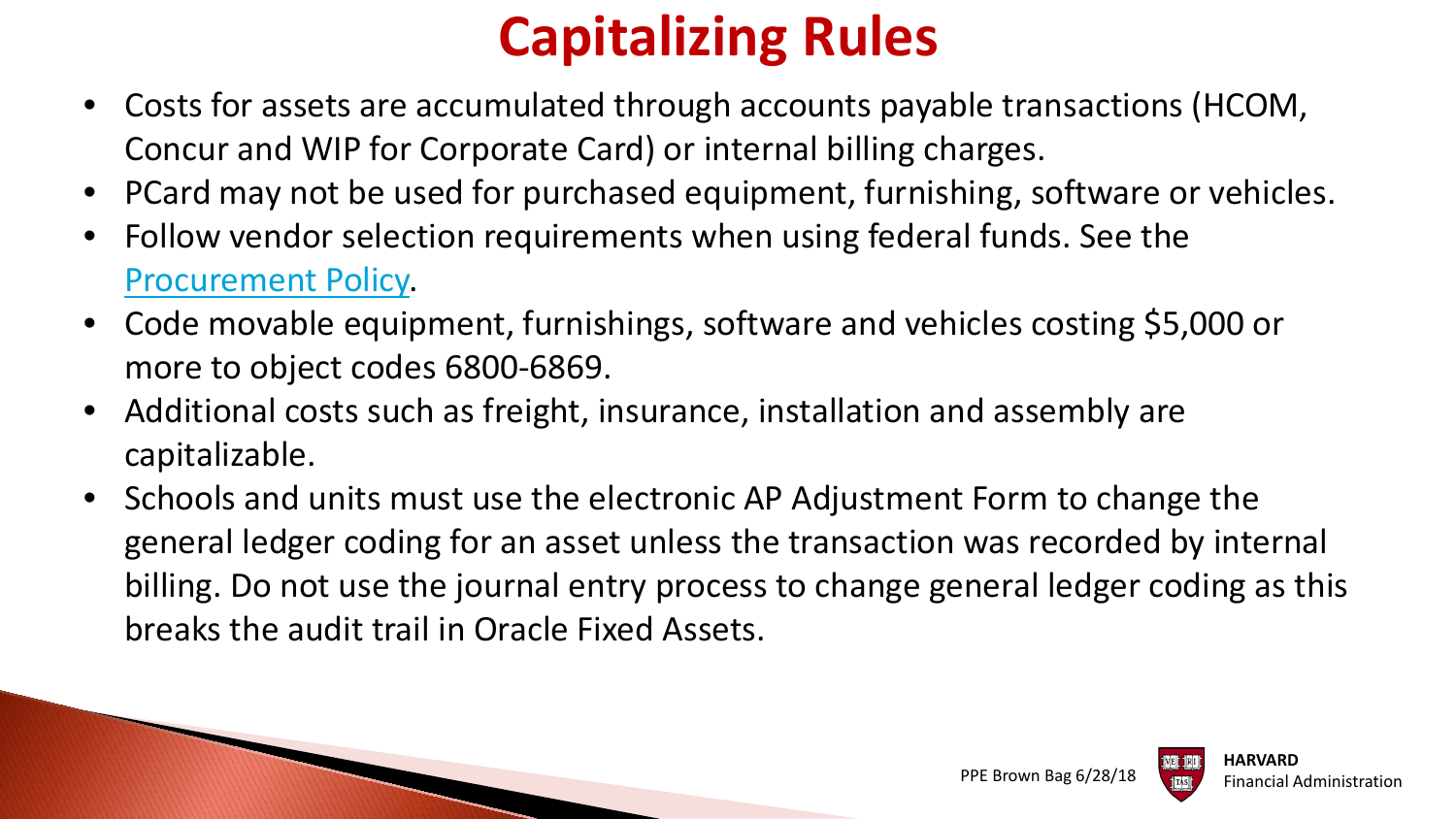# **Placing Projects In Service**

Fabrications projects must be placed in service (PIS) when:

**CONTRACTOR** 

- the asset has been sufficiently developed and is generating the intended useful results AND
- the aggregate project costs meet the capitalization threshold.

Schools or units must review all their equipment Work in Progress (WIP) every 6 months to determine if they should be placed into service or written off or documented as to the reason the project should remain open. If the completed fabrication does not meet the capitalization threshold it must be fully expensed.

Building, land and improvement projects require a formal project proposal, construction authorization and construction close process completed through the CAPS automated system.

- A Certificate of Occupancy (CO) or Temporary Certificate of Occupancy (TCO) if the use of the asset commences as of the TCO date, has been issued,
- If a CO or TCO is not necessary for the project, a Certificate of Substantial Completion has been received from the contractor, or municipal sign-offs on construction permits have been received that allow use of the space/asset.

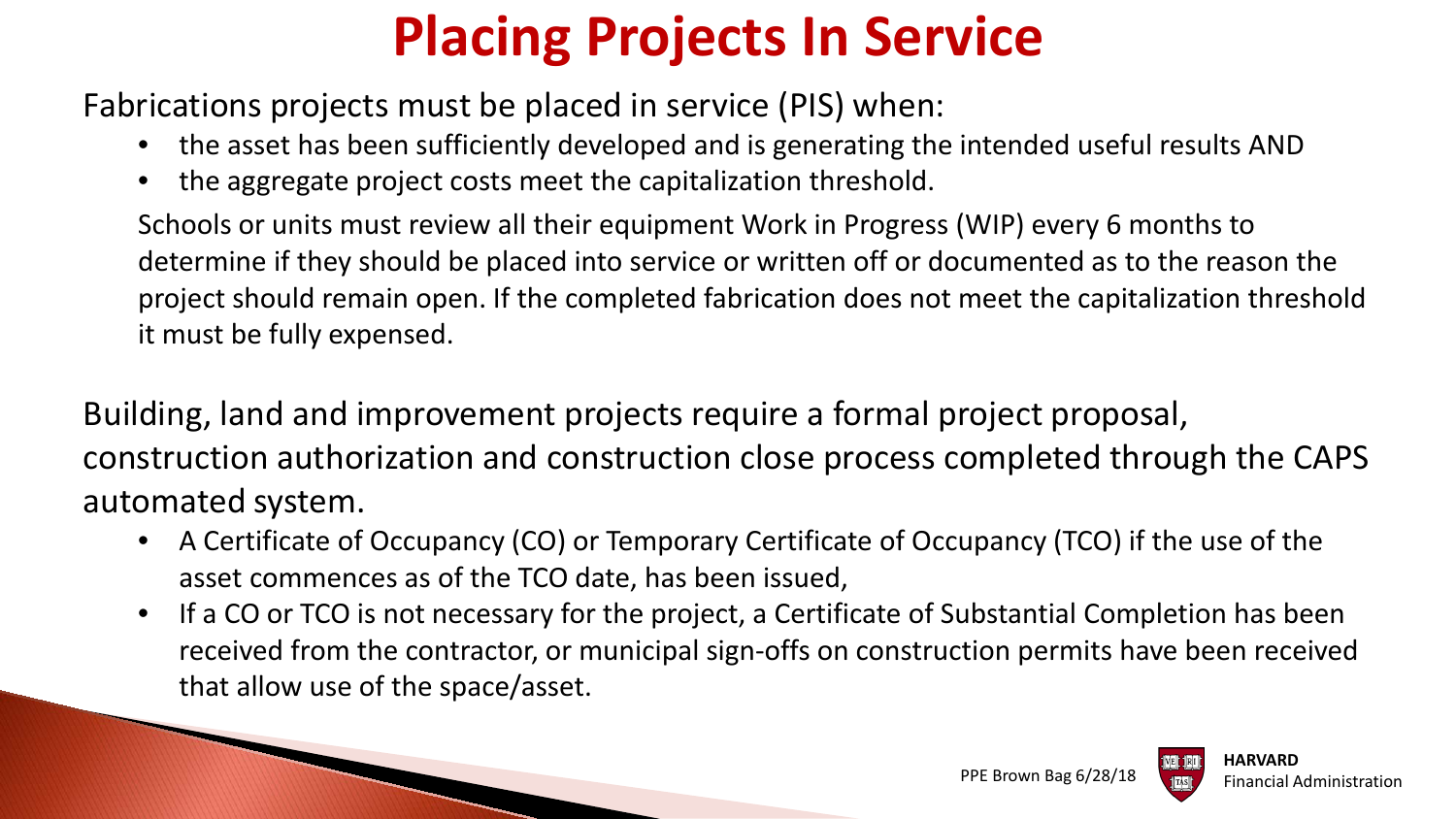## **Closing a Project**

When a project is complete, schools and units process a Construction Close Request (CCR) through the CAPS system. The CAPS system notifies FAR to ensure the full costs of the assets are placed into service. All of the costs aggregated in the CIP object codes are placed in service (PIS) either as a Facility Buildings PIS or Movable Furnishings & Equipment (MFE). The Placed in Service date is based on the CO, TCO or permit signoff date.

**Soft or Partial Close**: A soft or partial close is required if a project is expected to incur additional costs, and the project meets the following criteria:

1. the project meets the criteria listed under Section IV.B. above, and

2. the project has incurred capital costs, **excluding** MFE, of greater than \$1,000,000 for large schools or units (FAS, HMS, HBS, SPH) or \$500,000 for small schools or units (all other school or units).

If a partial close is required per the above, the request should be submitted within two months of the issuance of the Certificate of Occupancy (whether permanent or temporary), the permit signoff, or other events triggering the partial close.

When a partial close is processed, all non-MFE costs incurred to date are placed in service. MFE is not placed in service until the final close. If a project is debt-funded, debt will be issued, and debt service will begin. Depreciation back to the placed in service date is calculated and recorded in the month that FAR records the partial close. Harvard uses a full-month convention for depreciation, and thus a full month of depreciation is taken for the month that the project was partially closed.

The CIP activity will remain open, and costs will continue to be charged to the CIP object code until the project is 100% complete.

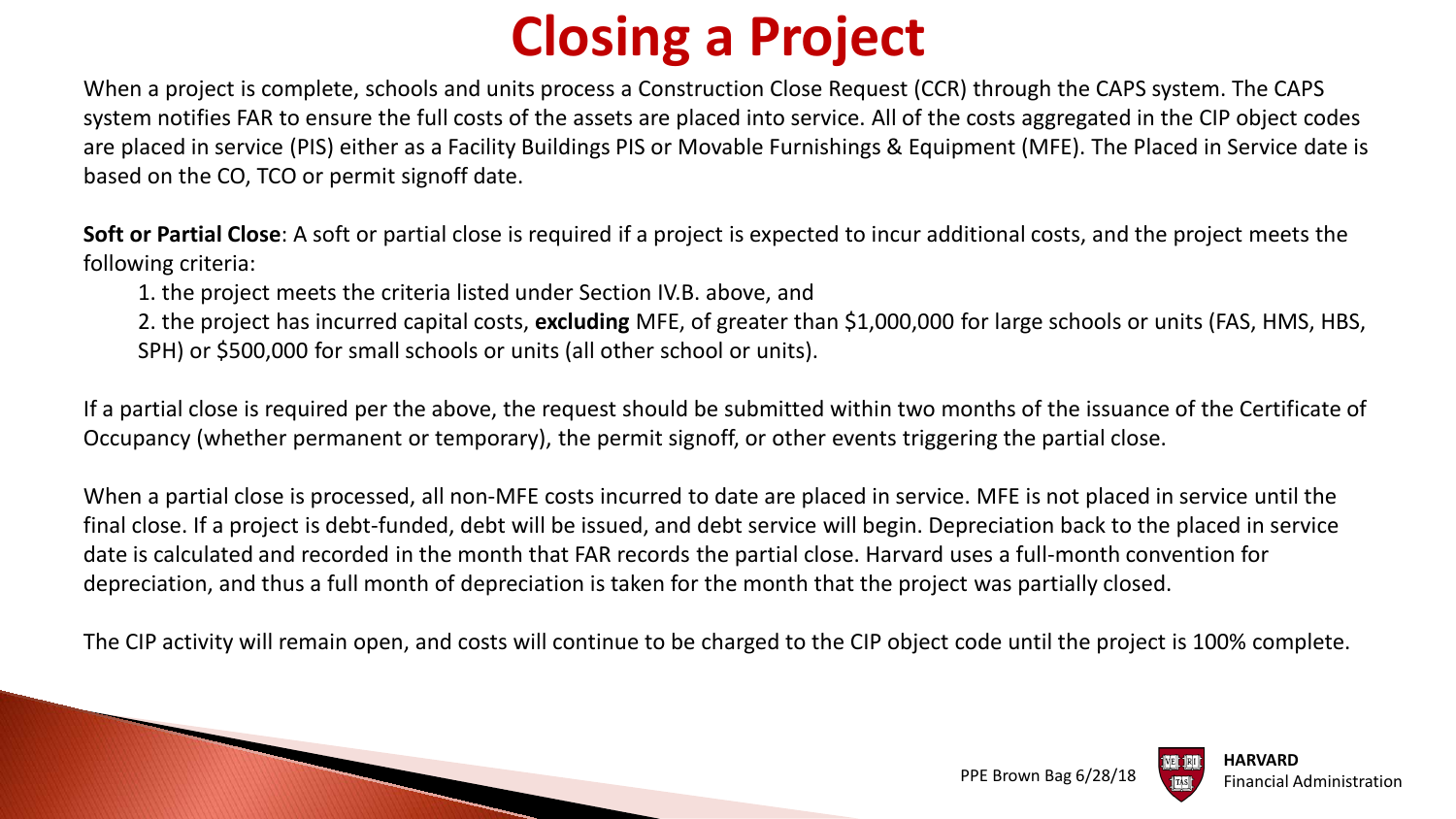## **Closing a Project**

**Phased projects**: Phased projects are projects that have separate and distinct phases that are independent of one another, (i.e., one phase can be placed in service before other phases begin or end). In phased projects, each phase can have a separate placed in service date. In order to have separate and distinct placed in service dates, separate CIP activities must be established for each phase.

**Final Closes**: Once the CCR is submitted and approved, FAR capitalizes the full capital costs of the project and the CIP activity is closed. No additional spending can be charged to the project, and any remaining costs are expensed as incurred. Depreciation starts in the month the asset is placed in service and the Oracle system will record any catch-up depreciation back to the appropriate month. Debt service begins the month the close or partial close was recorded (e.g., if a project close is recorded in February 2017 with a PIS date of November 2017, the debt service begins in February). It is important to note that the placed in service date should be reviewed for accuracy and that this is necessary for budget/forecasting purposes.

**Depreciation Method:** Harvard begins depreciation in the month the asset was purchased *and* placed into service OR the date a project (CIP or WIP) is closed (full or partial) *and* placed into service. A full month of depreciation will be recorded in the first month. Depreciation is recorded each month as a part of the month end close process. See [Appendix C](https://policies.fad.harvard.edu/pages/facilities-and-equipment) for standard useful lives. Different lives, where applicable, can be used if justified and approved by FAR.

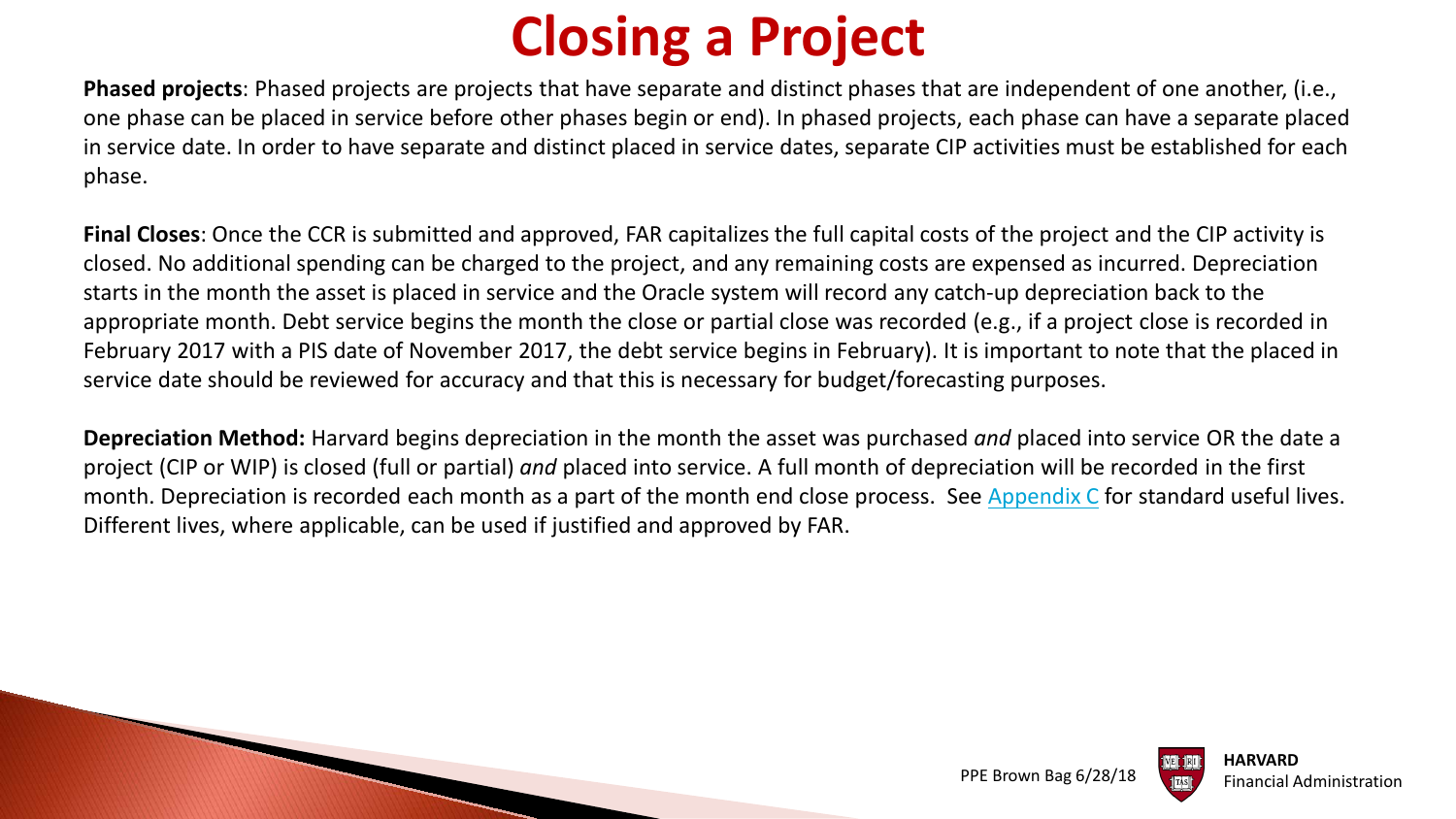

#### **Land, Buildings and Leaseholder Improvements**

Per University Internal Controls, schools and units must show documentation review of asset impairment or [retirement for land, buildings and leasehold improvements on an annual basis. See Property, Plant and Equipment](https://www.pin1.harvard.edu/cas/login?service=https://www.pin1.harvard.edu/pin/authenticate?redirect%3Dhttps%3A//hwpi.harvard.edu/internalcontrols/business-cycle-controls-matrices%26tk_forward%3D0%26__authen_application%3DCADM_HUIT_ATS_AWS_HWPI) Internal Controls matrix.

#### **Equipment**

A full physical inventory of all equipment purchased after 6/30/14 with an original cost of \$25,000 or more is required every two years. Areas with federally-sponsored research MUST perform a full physical inventory of all equipment with an original purchase price of \$5,000 or more every two years to be in compliance with federal regulations.

| <b>Physical Inventory Required</b>                                                        | <b>Original Price</b> | <b>Required By</b>                                                                                             |
|-------------------------------------------------------------------------------------------|-----------------------|----------------------------------------------------------------------------------------------------------------|
| Due by June 30 every 2 years starting in FY16<br><b>FY18</b><br><b>FY20</b><br>FY22, etc. | $\ge$ \$25,000        | All schools, areas, or units                                                                                   |
| Due by June 30 every 2 years starting in FY16<br><b>FY18</b><br><b>FY20</b><br>FY22, etc. | $\ge$ \$5,000         | All schools, areas, or units with federally-<br>sponsored research must perform inventory on<br>all equipment. |
|                                                                                           |                       | HARVARD                                                                                                        |

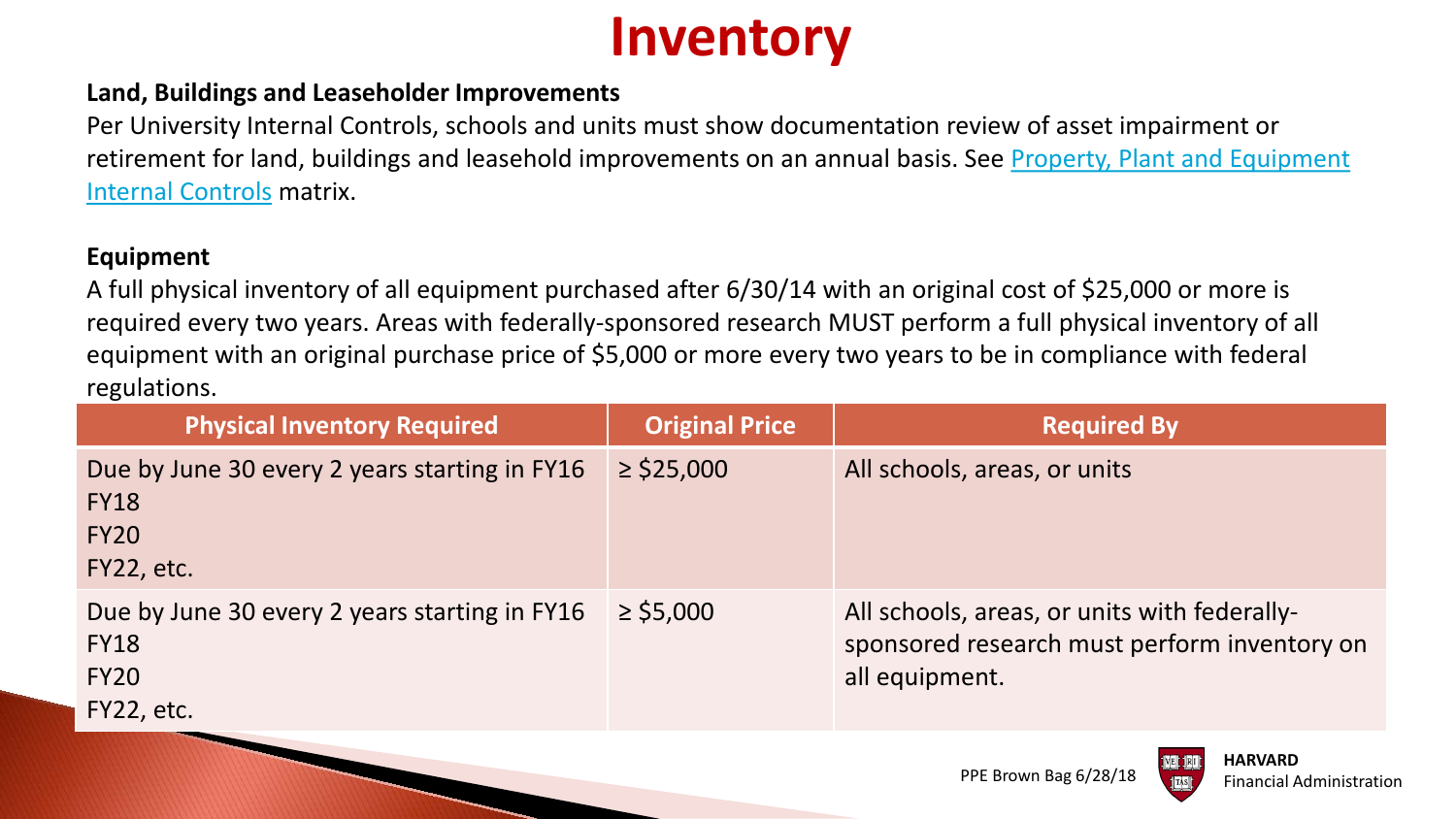## **Equipment Inventory**

Areas must ensure all asset information is entered into Oracle Fixed Assets and kept current. Upon placement in service of capital equipment, areas must maintain records that include:

• a description of the equipment,

#### • a serial number or other unique identification number,

Areas must affix a unique identification tag to capital equipment. In cases where items cannot be physically tagged (e.g., too small, temperature-sensitive), or in cases where the tag would interfere with use or operation, schools and units must complete and upload into Oracle Assets a [Untaggable Asset Form](https://oc.finance.harvard.edu/resources/forms-templates/fixed-asset-accounting) or similar documentation. All equipment that is the property of the federal government, whether Government Titled Equipment, Government Furnished Property, or conditionally-titled, must be tagged with an additional tag identifying it as government property. See [Appendix A](https://policies.fad.harvard.edu/pages/facilities-and-equipment).

#### • the source of funding,

- who holds title,
- the acquisition date and cost,
- the location,
- use and condition status,
- any ultimate disposition data.

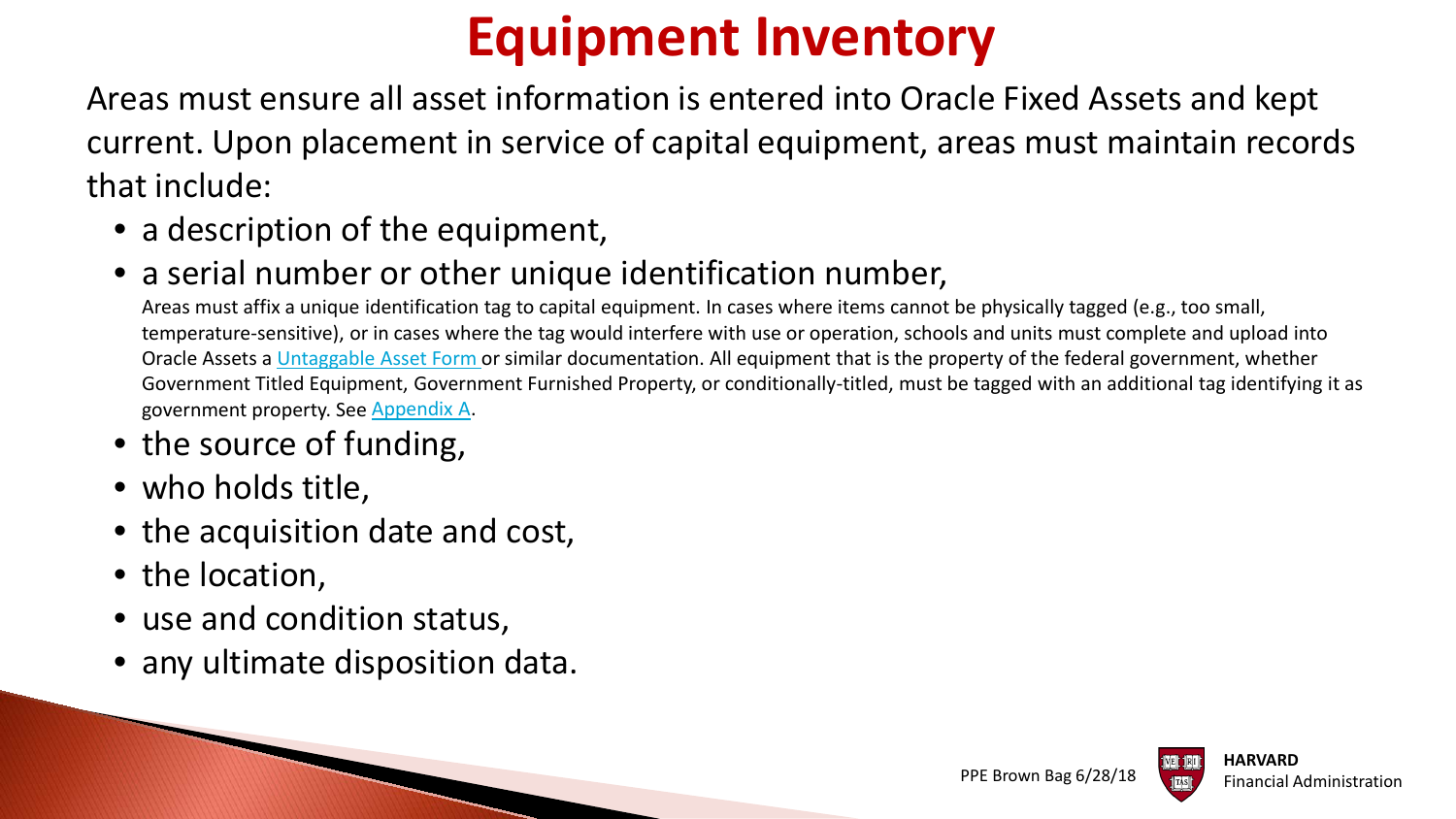### **Equipment Inventory (continued)**

Movement of Equipment: Equipment that will be moved from its recorded location for a period longer than 30 days must be registered with the area/school/unit-level equipment manager. Additionally, if equipment is moving to a location outside of [Harvard premises, \(e.g., a collaborating institution or a field research site\) an Offsite](https://oc.finance.harvard.edu/resources/forms-templates/fixed-asset-accounting) Equipment Notification Form must be submitted to the area equipment manager.

Upon receipt of capital equipment, schools must track the location of equipment at Harvard or at an off-campus site. Schools must maintain records of equipment that allow it to be located in a reasonable amount of time (i.e., 30 days). If the equipment is offsite, a picture of the equipment and tag along with a confirmation from the offsite responsible party confirming the existence.

*Special note: The movement of government-titled property must be registered with the area-level equipment manager using an [Offsite Equipment Notification Form r](https://oc.finance.harvard.edu/resources/forms-templates/fixed-asset-accounting)egardless of the duration of removal from its recorded location.*

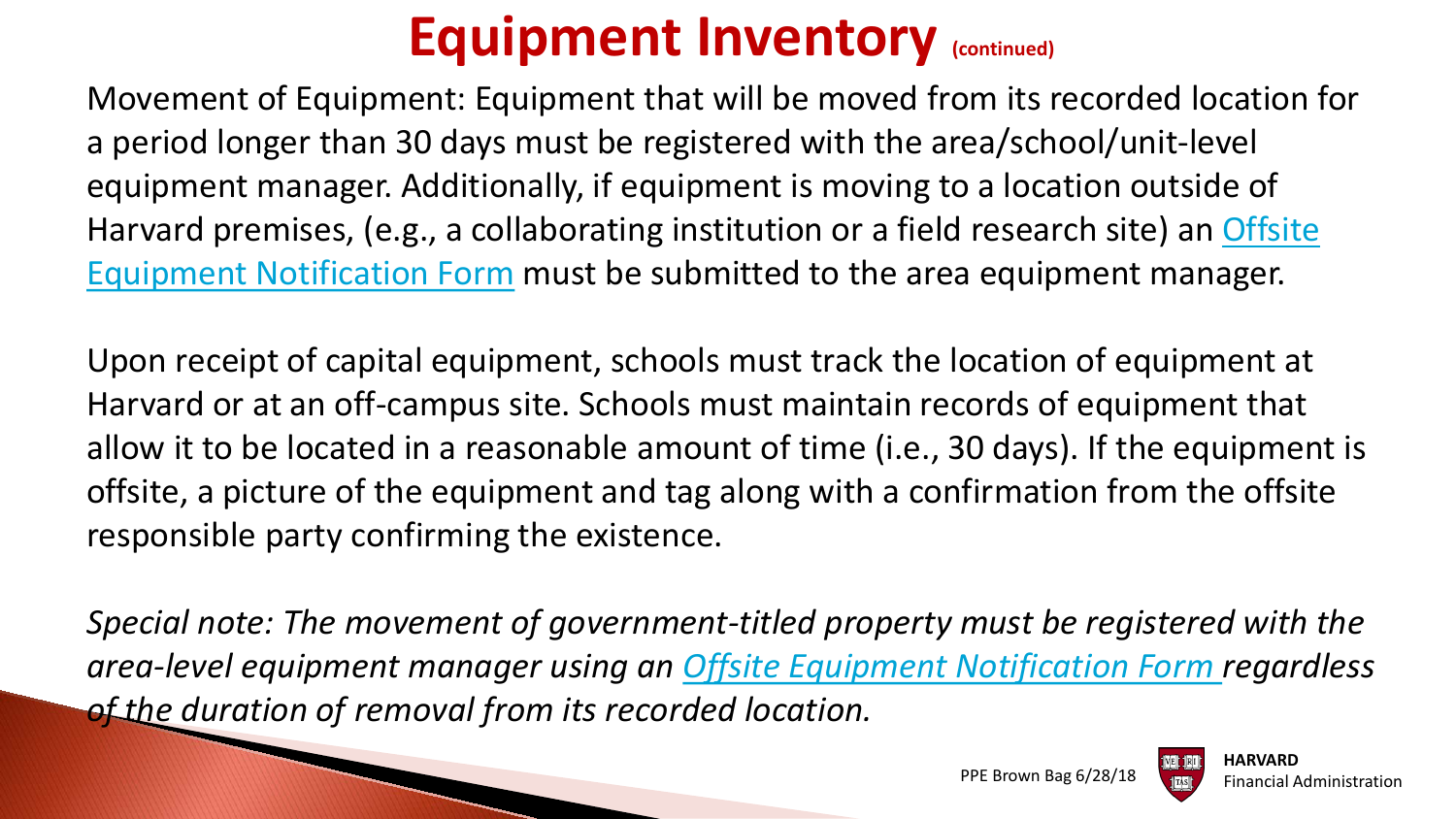### **Account for Disposition, Retirement and Impairment**

When an asset has been sold, demolished, is no longer in service, or its value has been permanently impaired, any remaining value of the asset must be written off or written down to its net realizable value. This involves removing or writing down the asset in Oracle Fixed Assets which is done by the responsible school or unit.

- For equipment, schools or units should record disposals or impairments at time of inventory or when information about the state of equipment becomes known.
- For all other capital assets (buildings, land improvements, building improvements and leasehold improvements, fixed equipment and capital leases), schools or units must recognize impairments as they become known and record them in Oracle Fixed Assets by the quarter close of the quarter identified.
- See [Disposal Request Form](https://oc.finance.harvard.edu/resources/forms-templates/fixed-asset-accounting)



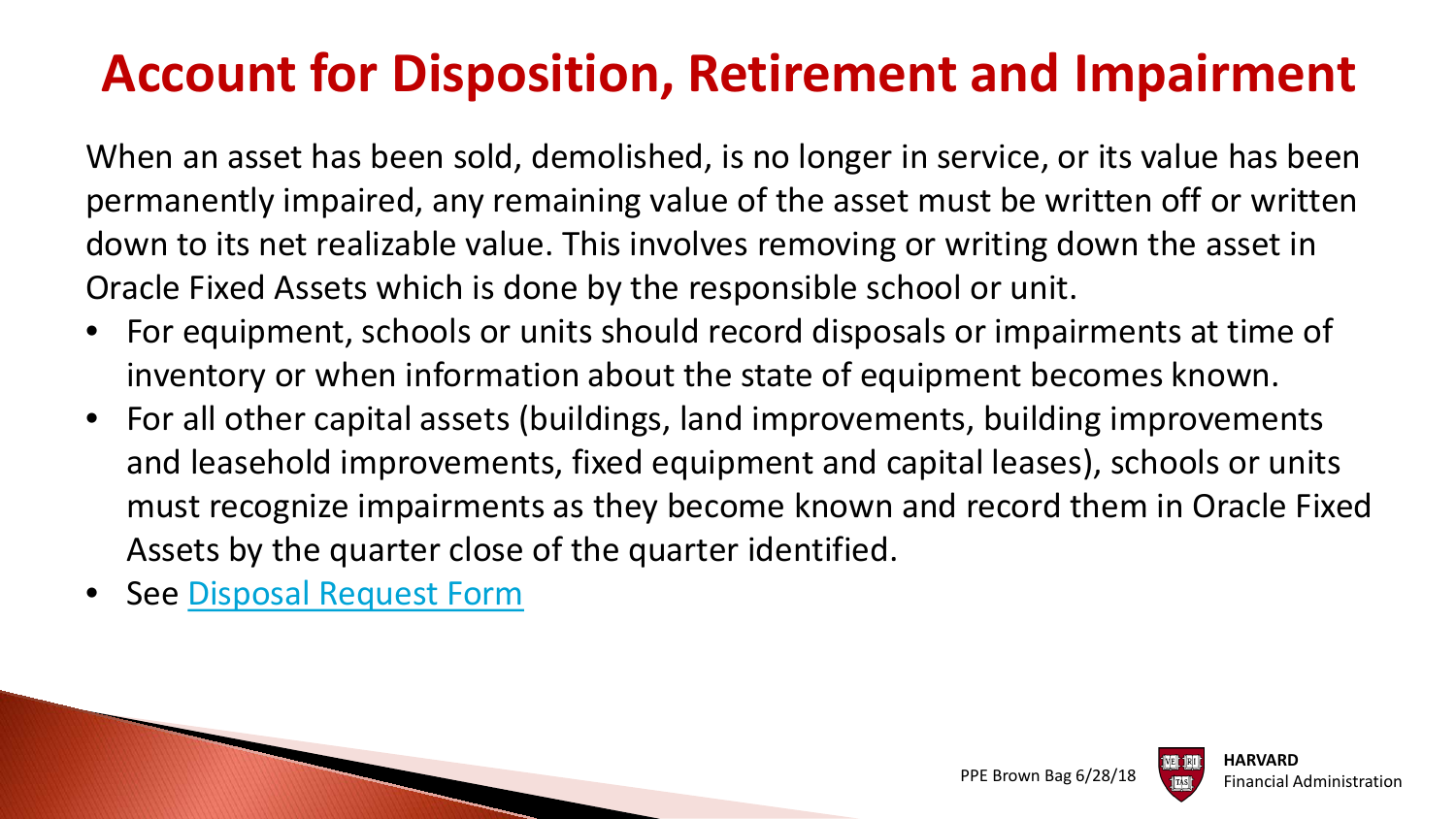### Account for Disposition, Retirement and Impairment (continued)

**Impairment**: If assets have been permanently impaired, whether by damage, neglect, obsolescence or a change in the economic landscape, such that future expected cash net of accumulated depreciation, less any salvage value flows from the assets are less than their net book value on the balance sheet, the assets must be written down to their estimated remaining value or, in some cases, written off entirely.

**Dispositions**: Remove disposals from inventory items that have been written off or are no longer in use must also be revoked from inventory. Disposals of sponsored equipment are often subject to sponsor-specific disposition restrictions and cannot be disposed without prior approval.

**Sales of Equipment**: See [Appendix D](https://policies.fad.harvard.edu/pages/facilities-and-equipment). The University does not allow the sale of sponsor-funded equipment; exceptions to this policy are rare and are reviewed by the area equipment manager, area sponsored research office, and OSP on a case-by-case basis. Sales or Unrelated Business Income Tax may apply.

**Trade-ins**: In some cases, a school or unit may trade-in an existing piece of equipment for a new asset. This results in the existing asset being written-off in Oracle Assets. In order to reflect the actual value for the new asset (Payment + Trade-in Value) in Oracle Assets, the school or unit must notify FAR so a journal entry can be processed



PPE Brown Bag 6/28/18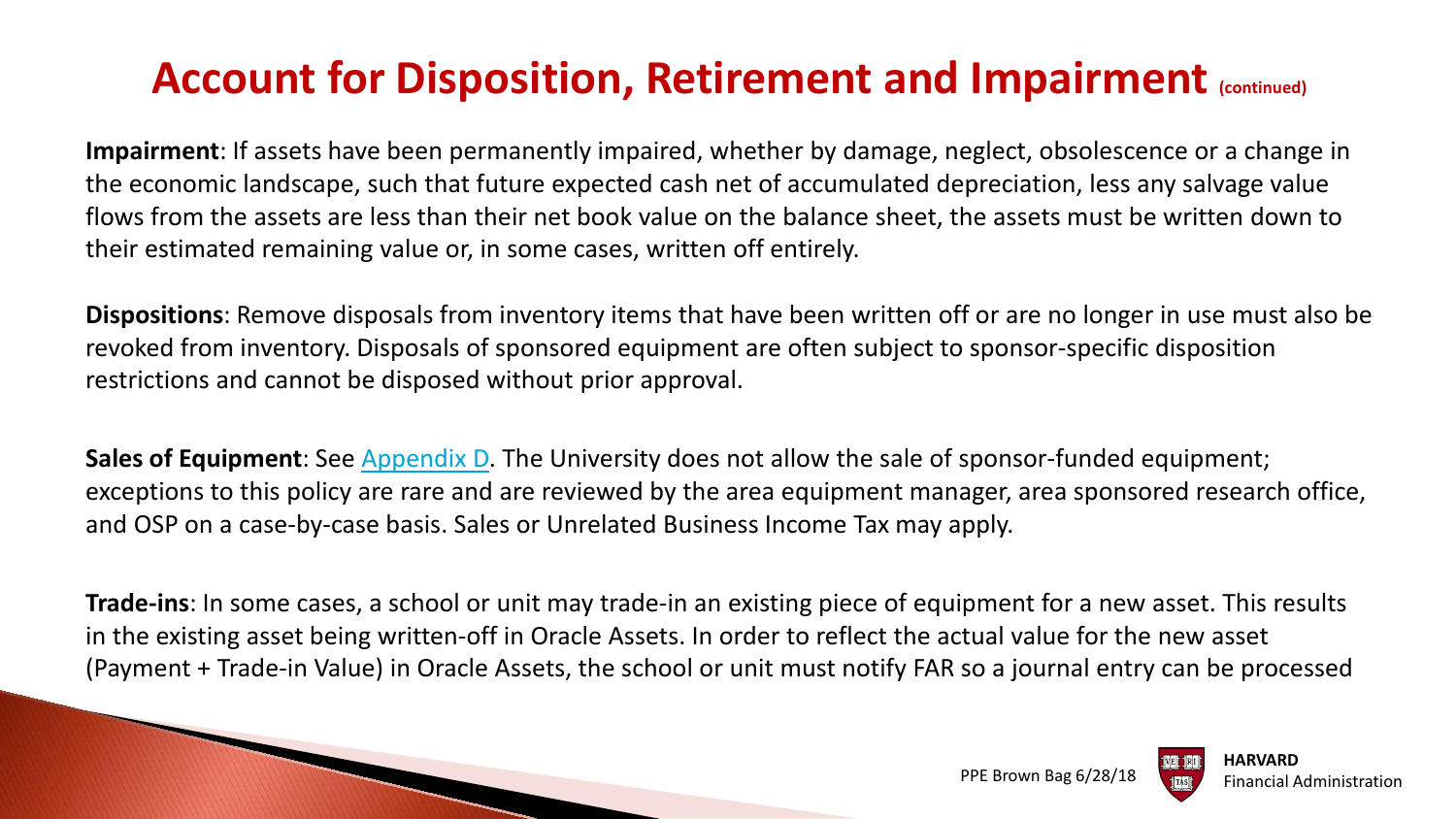## **Reference Materials**

#### **[Financial Management of Property, Plant and Equipment](https://policies.fad.harvard.edu/pages/facilities-and-equipment)**

- [Appendix A: Summary of Policy for Capital Equipment in Schools with Sponsored Research](https://policies.fad.harvard.edu/files/fad_policies/files/final_ppe_appendix_a.pdf)
- [Appendix B: Detailed Guidance on Capitalizing vs. Expensing Expenditures](https://policies.fad.harvard.edu/files/fad_policies/files/final_ppe_appendix_b.pdf)
- [Appendix C: Detailed Guidance on Depreciating Facilities and Equipment](https://policies.fad.harvard.edu/files/fad_policies/files/final_ppe_appendix_c.pdf)
- [Appendix D: Detailed Guidance on Disposals and Impairments](https://policies.fad.harvard.edu/files/fad_policies/files/final_ppe_appendix_d.pdf)
- [Appendix E: Detailed Guidance on Facilities and Equipment Funding](https://policies.fad.harvard.edu/files/fad_policies/files/final_ppe_appendix_e.pdf)
- [Appendix F: Fabrications Flowchart](https://policies.fad.harvard.edu/files/fad_policies/files/final_ppe_appendix_f.pdf)

#### **[Procurement Policy](https://policies.fad.harvard.edu/procurement)**

**[Software Policy](https://policies.fad.harvard.edu/accounting-internally-developed-software) (Currently under revision -** *previously the Accounting for Internally-Developed Software Policy – See highlights on next few pages.*

#### **Training Portal - [Fixed Assets Training Catalog](https://trainingportal.harvard.edu/Saba/Web_spf/NA1PRD0068/common/categorydetail/categ000000000002872/true)**

#### **[Fixed Assets Accounting](https://oc.finance.harvard.edu/resources/forms-templates/fixed-asset-accounting)**

**[Forms](https://oc.finance.harvard.edu/resources/forms-templates/fixed-asset-accounting) –** Includes Offsite Equipment Notification, Untaggable Asset, Place in Service Notification, Disposal Request Form

Contact [FAR\\_Fixed\\_Assets@harvard.edu](mailto:FAR_Fixed_Assets@harvard.edu) with questions.



PPE Brown Bag 6/28/18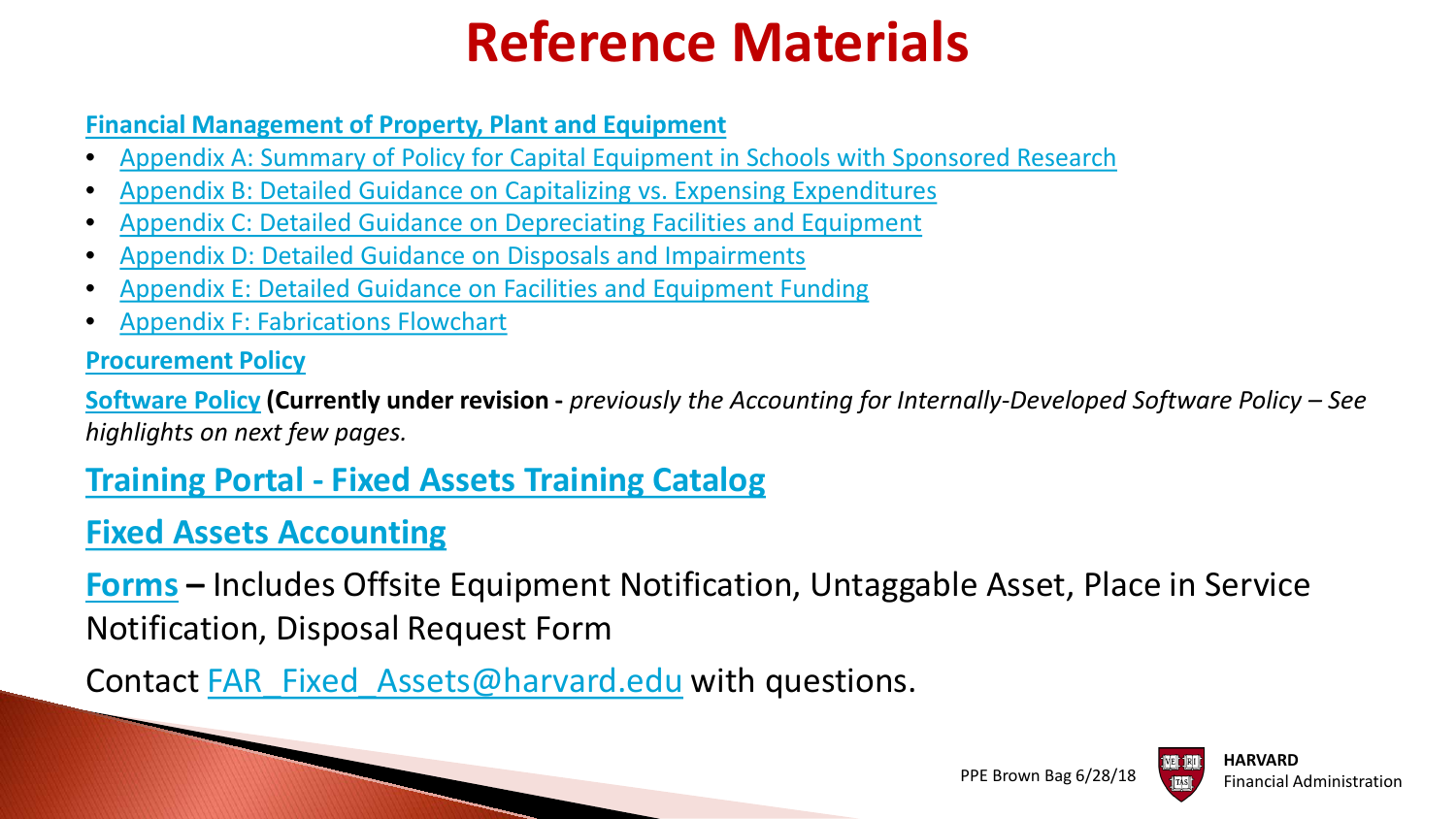# **Software Policy Highlights**

| <b>Category</b>                                     | <b>Current</b>                                                                                                                                          | <b>New</b>                                                                                                                                                                                                                                                  | <b>Effect</b>                                                                                                              | <b>Dollar Impact</b>                                                                                  |
|-----------------------------------------------------|---------------------------------------------------------------------------------------------------------------------------------------------------------|-------------------------------------------------------------------------------------------------------------------------------------------------------------------------------------------------------------------------------------------------------------|----------------------------------------------------------------------------------------------------------------------------|-------------------------------------------------------------------------------------------------------|
| <b>Scope of the Policy</b>                          | Policy focused on internally<br>developed software only                                                                                                 | Policy now covers all software,<br>including internally developed and<br>SaaS solutions, and cloud<br>computing                                                                                                                                             | Clarification around what<br>costs are capitalized and<br>what are expensed within<br>the full realm of software           | n/a                                                                                                   |
| <b>Capitalization</b>                               | \$ threshold - Must be                                                                                                                                  | Must be capitalized if \$500,000+ in All software \$500k+ will be                                                                                                                                                                                           |                                                                                                                            | Software over \$500K will be                                                                          |
| requirements                                        | capitalized if >\$1M in costs, but costs. Anything under this<br>schools may choose to<br>capitalize if it falls in the range<br>of \$250,000-\$999,999 | threshold must be expensed.                                                                                                                                                                                                                                 | capitalized, as opposed to<br>option from \$500K - \$1M.                                                                   | capitalization that previously<br>might have been expensed<br>(Tub option). No retroactive<br>impact. |
|                                                     | Useful life - Capitalized only if<br>the software has an estimated<br>useful life of 3 years or more                                                    | Software must be capitalized if it<br>has an estimated useful life of at<br>least 1 year, which matches the<br>Financial Management of Property,<br>Plant and Equipment Policy.                                                                             | All software with a useful life Software will qualify for<br>of 1 year+ will be capitalized capitalization that previously | would have been expensed.<br>No retroactive impact.                                                   |
| <b>SaaS &amp; Cloud Computing</b><br>capitalization | Silent, not addressed in current All SaaS and cloud computing<br>policy                                                                                 | software in order to be capitalized<br>have to pass 2 tests: (a) Have<br>contractual right to take possession over the life of the contract<br>of the software without significant<br>penalty (b) It is feasible to run the<br>software on its own hardware | Some SaaS and cloud<br>computing software will be<br>capitalized and depreciated                                           | Additional capitalization as<br>more SaaS and cloud<br>computing software<br>packages are purchased   |



**Just**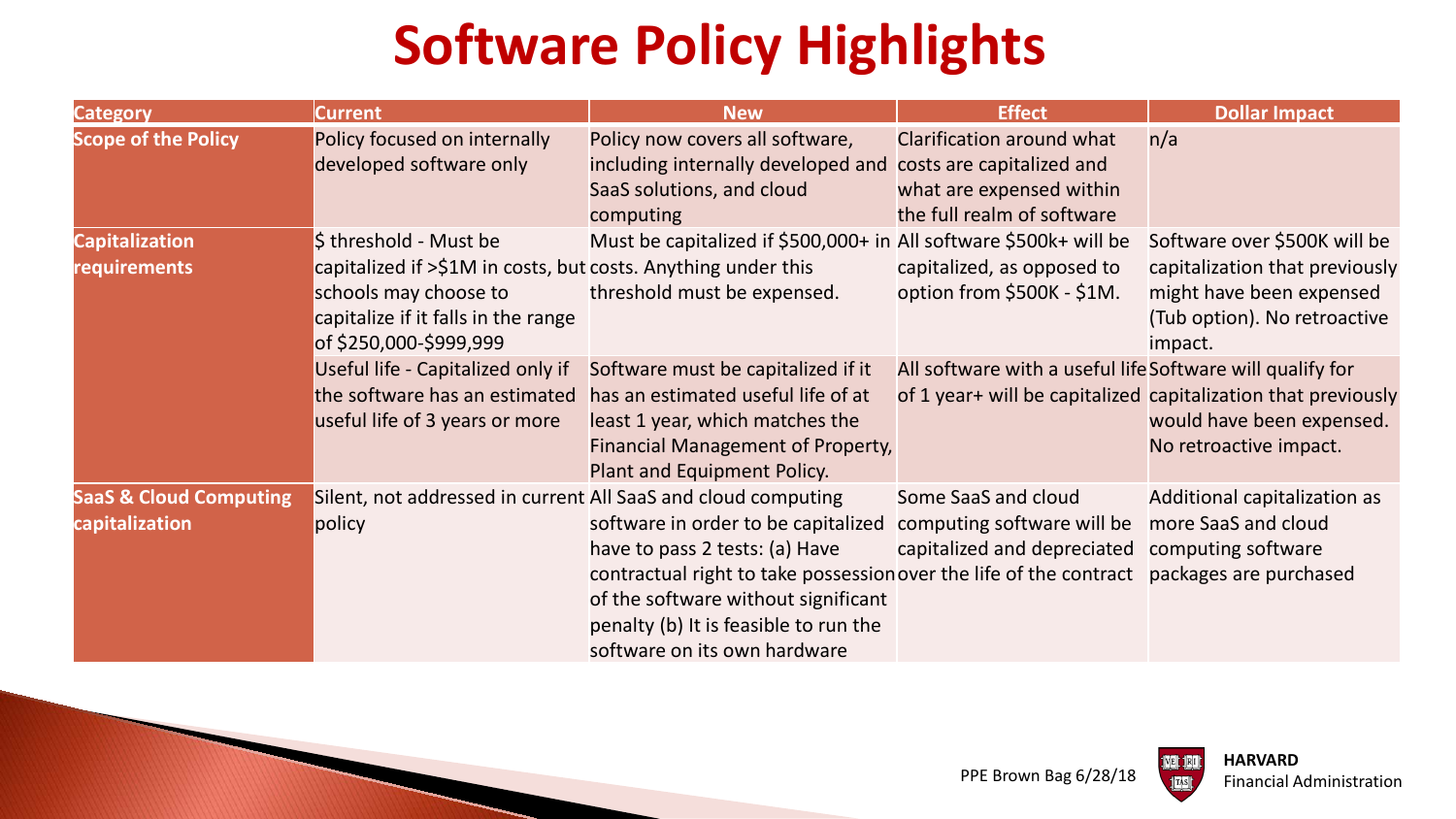## **Software Policy Highlights (continued)**

| <b>Category</b>                                                                                                                                                                         | <b>Current</b>                  | <b>New</b>                                                                                                                                                                                                                                                                                    | <b>Effect</b>                                                                         | <b>Dollar Impact</b>                                                                                                 |
|-----------------------------------------------------------------------------------------------------------------------------------------------------------------------------------------|---------------------------------|-----------------------------------------------------------------------------------------------------------------------------------------------------------------------------------------------------------------------------------------------------------------------------------------------|---------------------------------------------------------------------------------------|----------------------------------------------------------------------------------------------------------------------|
| <b>Useful life</b>                                                                                                                                                                      | a 4 year useful life            | Software was assigned Option to enter the appropriate useful<br>life. It is still recommended that a 4<br>year useful life is generally appropriate, for software<br>but there other factors should be<br>considered when assigning a useful life,<br>specifically around the SaaS solutions. | More flexibility in choosing Potential to accelerate or<br>an appropriate useful life | decelerate depreciation<br>expense on the assets<br>currently being<br>depreciated.                                  |
| <b>Purchased software</b>                                                                                                                                                               | Silent on purchased<br>software | References the capitalization<br>requirements in the Financial<br>Management of Property, Plant and<br><b>Equipment Policy. Details out specifics</b><br>on what software/license costs should<br>be capitalized vs expensed                                                                  | Increased clarity                                                                     | Limited impact - most tubs<br>were following the existing<br>capitalization<br>requirements for<br>equipment already |
| <b>Provided Guidance on</b><br>coding for SaaS solutions in current policy<br>that need to be<br>expensed, which did not<br>pass the test for<br>capitalization or monthly<br>usage fee | Silent, not addressed           | Provided definition, and use cases for<br>object codes 8071, 8074, 8075, 8076                                                                                                                                                                                                                 | <b>Increased clarity</b>                                                              | n/a                                                                                                                  |

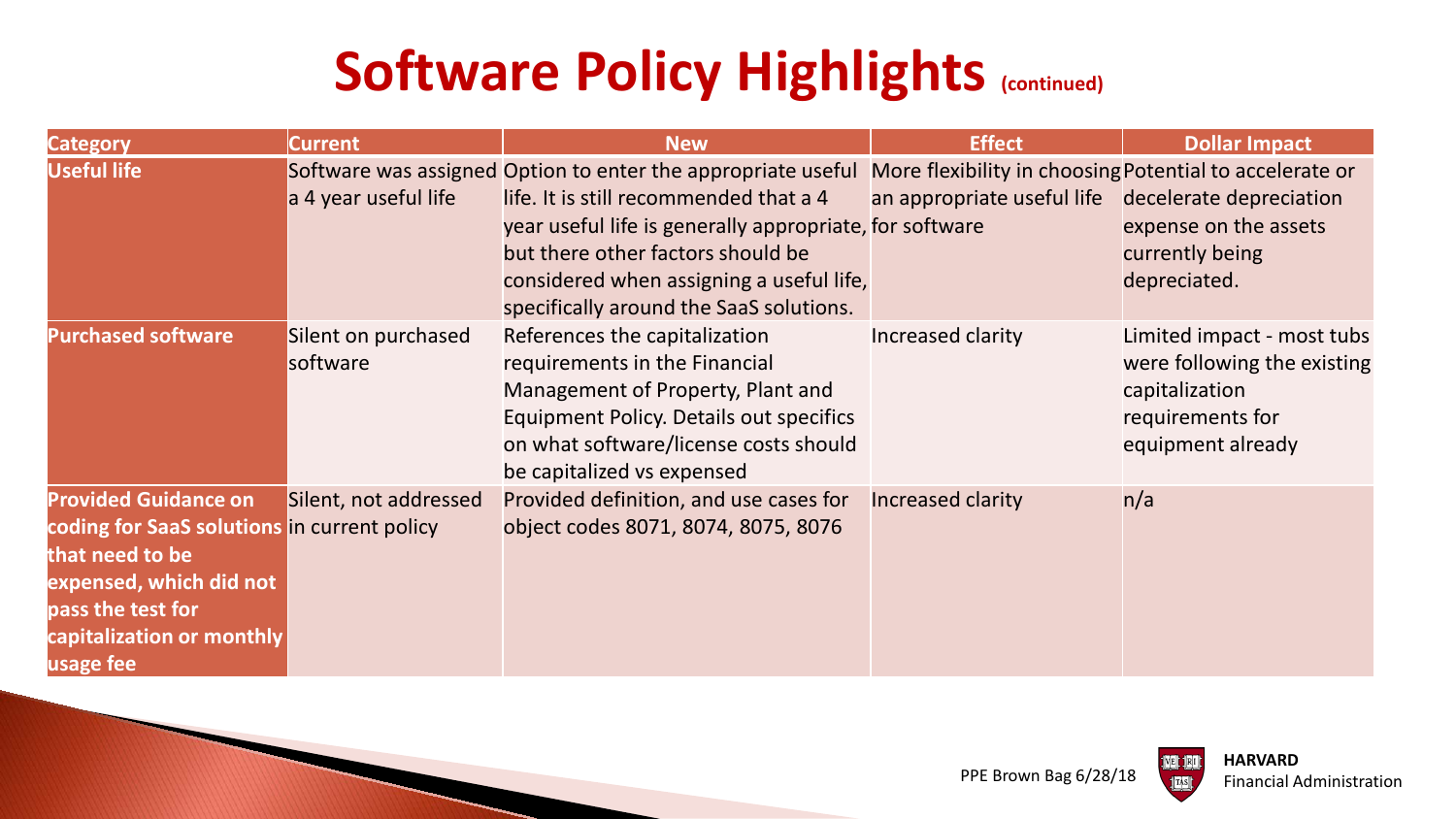# **Software Object Codes**

#### Capitalizable Software Application of Licenses

| <b>Description</b>                       | <b>How to Use</b>                                                                    | <b>Object Code</b> |
|------------------------------------------|--------------------------------------------------------------------------------------|--------------------|
| Software, Non-Sponsored^Equip >= \$5,000 | Purchases of computer software and databases that meet the capitalization            | 6815               |
|                                          | requirement. This code is used for purchases from non-sponsored funds only. One time |                    |
|                                          | upgrade.                                                                             |                    |
| Software, Sponsored^Equip >= \$5,000     | Purchases of computer software and databases that meet the capitalization            | 6816               |
|                                          | requirement. This code is used for purchases from sponsored funds only.              |                    |

#### Expensed Software Object Codes

| <b>Expensed Software Object Codes</b>                                                         |                                     |                                                                                                                                                                                                                                                                                      |                                        |                                           |
|-----------------------------------------------------------------------------------------------|-------------------------------------|--------------------------------------------------------------------------------------------------------------------------------------------------------------------------------------------------------------------------------------------------------------------------------------|----------------------------------------|-------------------------------------------|
| <b>Description</b>                                                                            |                                     | How to Use                                                                                                                                                                                                                                                                           | Old Object Codes                       | <b>Object Codes to Use</b><br>FY18 Onward |
| <b>Internal &amp; Data Processing, Data Conversion, Word</b><br><b>Processing</b>             | $\bullet$<br>$\bullet$<br>$\bullet$ | Expenses for internal/on premise datacenter hosting<br>services (debit to department using the service)<br>For FEDERAL SPONSORED FUNDS (100000-199999) only<br>services provided by an internal Harvard vendor should<br>be charged here.<br>Data conversion and processing/analysis |                                        | 8071                                      |
| <b>Cloud Hosting Services</b><br>(e.g., Fieldglass/HCOM)                                      | $\bullet$<br>$\bullet$              | Expense for internally-billed cloud customers (debit to<br>department using the service, normally HUIT)<br>Use to pay external vendors for monthly services.                                                                                                                         | 8070,8071,8090,8092,80<br>96,8160,8250 | 8074                                      |
| <b>Cloud Hosting Services, Cost of Goods Sold</b><br><b>Used by HUIT</b>                      | $\bullet$                           | Expenses related to support cloud hosting services<br>offered to other departments. HUIT is the primary user of<br>this object code and tracks Amazon Web Services,<br>Microsoft Azure, etc.                                                                                         | 8091                                   | 8075                                      |
| Cloud Hosting Services, INTERTUB^Data Processing +<br><b>Conversion, Word Processing Svcs</b> | $\bullet$                           | Revenue for internally-billed Cloud Customers (credit to<br>HUIT or other department offering a service))                                                                                                                                                                            | 8252                                   | 8076                                      |

PPE Brown Bag 6/28/18



ELIRIL